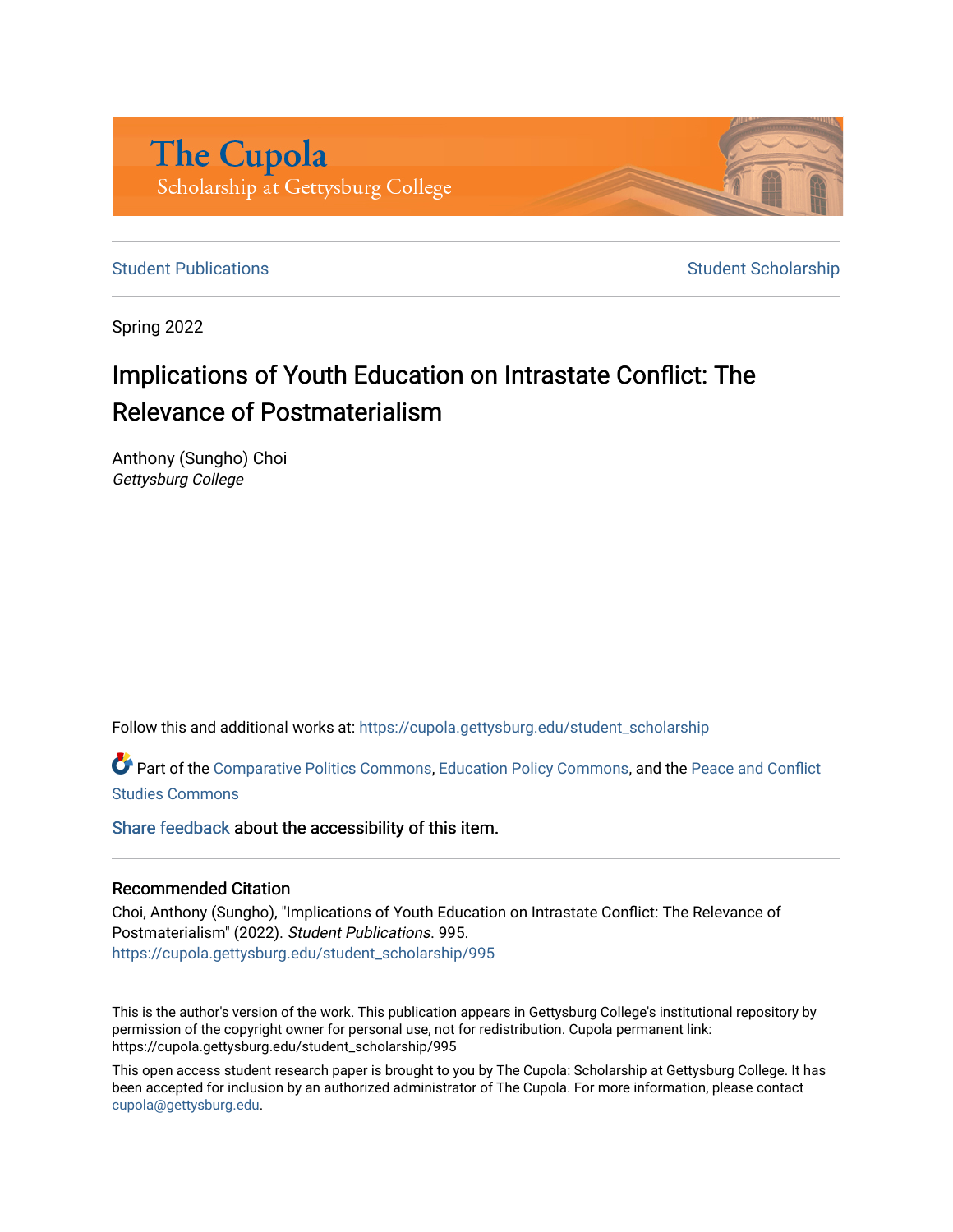# Implications of Youth Education on Intrastate Conflict: The Relevance of Postmaterialism

# Abstract

The concept of postmaterialism posits that individuals who are born in an economically and socially secure environment tend to be more open to changes in their societies and accepting of different values among individuals compared to those who are materialists (i.e., individuals who tend to value security, affluence, and strong law and order more in comparison to postmaterialists). Postmaterialism is associated with individuals who are more educated and have access to different educational opportunities, given the existence of economic stability in postmaterialist societies. Focusing on the role of postmaterialist values, I analyze the relationship between educational attainment among youths and the number of internal armed conflicts a country experiences. I find that there is a statistically significant relationship between educational attainment among youths and the number of internal armed conflicts a country experiences annually.

# Keywords

youth education, intrastate conflict, postmaterialism

# **Disciplines**

Comparative Politics | Education Policy | Peace and Conflict Studies

# **Comments**

Written for POL 351: The Political Economy of Armed Conflict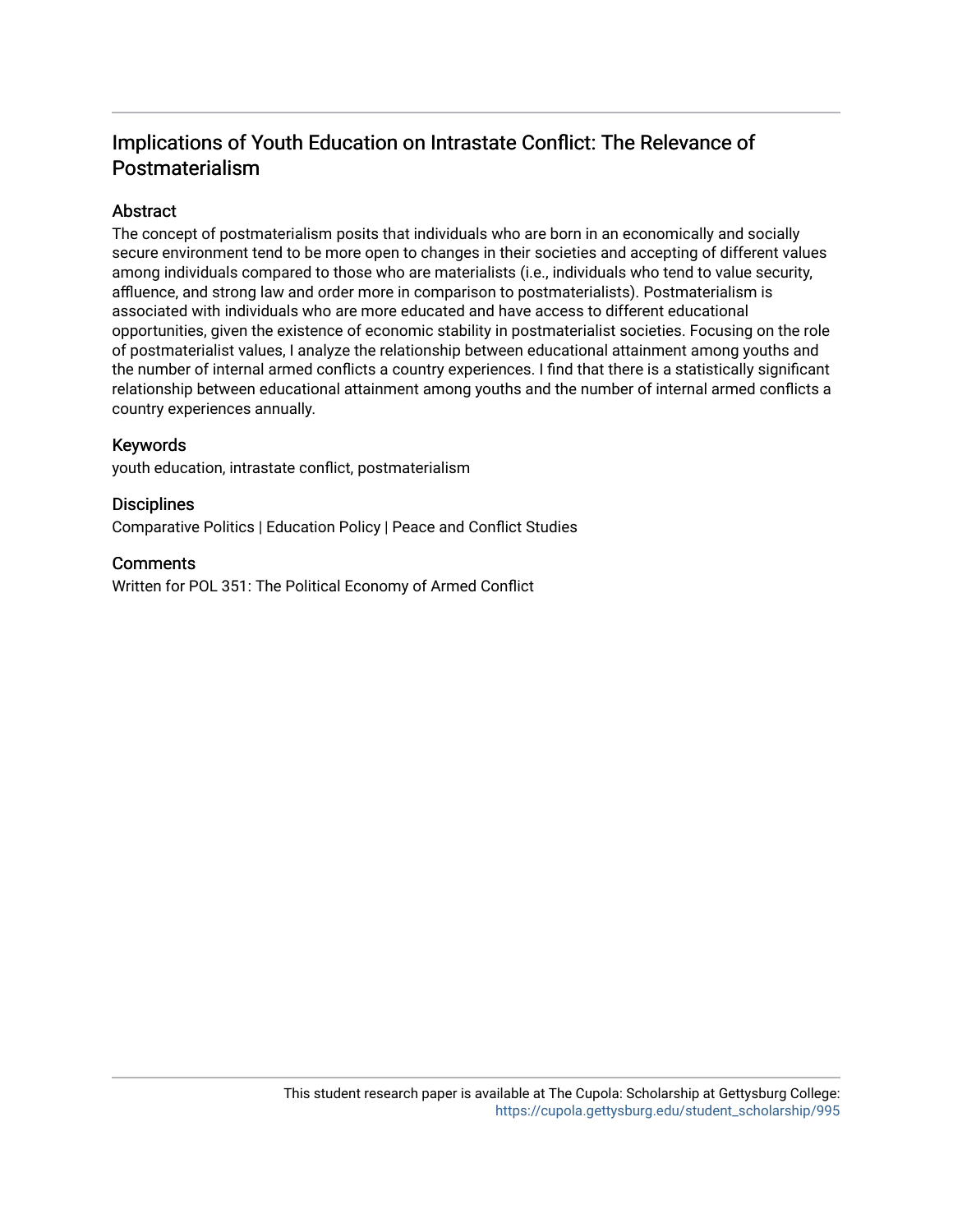#### Anthony Choi

# Professor Hartzell

#### POL 351 – Political Economy of Armed Conflict

### 27 March 2022

Implications of Youth Education on Intrastate Conflict: The Relevance of Postmaterialism

### **Abstract**

The concept of postmaterialism posits that individuals who are born in an economically and socially secure environment tend to be more open to changes in their societies and accepting of different values among individuals compared to those who are materialists (i.e., individuals who tend to value security, affluence, and strong law and order more in comparison to postmaterialists). Postmaterialism is associated with individuals who are more educated and have access to different educational opportunities, given the existence of economic stability in postmaterialist societies. Focusing on the role of postmaterialist values, I analyze the relationship between educational attainment among youths and the number of internal armed conflicts a country experiences. I find that there is a statistically significant relationship between educational attainment among youths and the number of internal armed conflicts a country experiences annually.

# **Introduction**

One of the underlying theories that I utilize throughout this research paper is the postmaterialist theory. This theory argues that people who can be characterized as postmaterialists are more likely to be economically secure and are more open to social changes and to outgroups. The literature review introduced later in this paper posits that because postmaterialists generally consist of people who are from younger generations and are economically/financially secure, they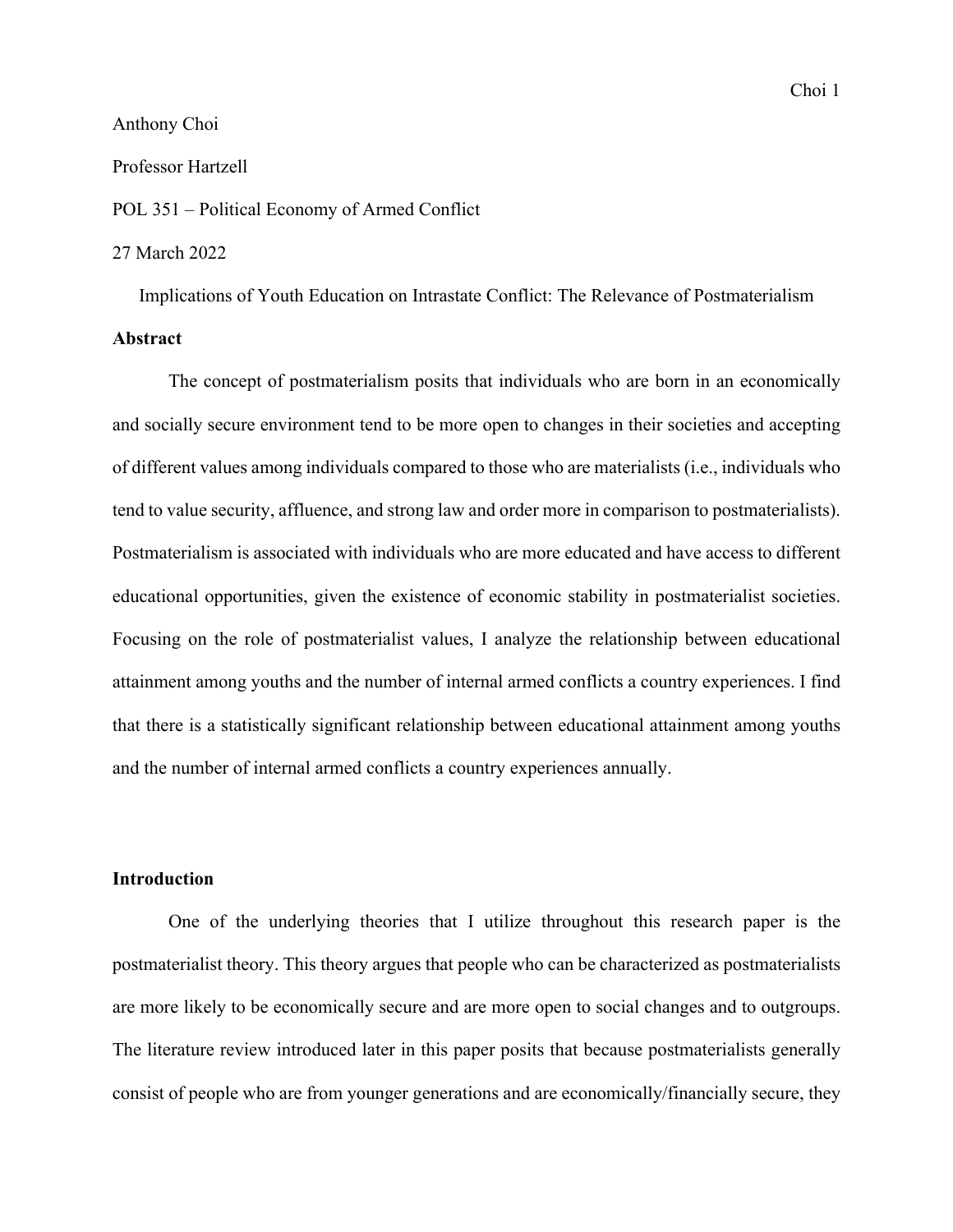likely are able to afford a variety of opportunities to enrich their educational experiences. Thus, under this conceptualization of the postmaterialist theory, I hypothesize that countries that have higher levels of education among youth are likely to be characterized by higher levels of postmaterialist values, which would then lead such countries to experience fewer cases of internal armed conflicts. I pose this argument on the basis that providing youth with various sources of education would expose them to postmaterialist values as well as increase their opportunity costs of joining (or being recruited by) rebel forces/groups to participate in internal armed conflicts; I expect these factors to lower the occurrence of internal armed conflicts in a given country.

In this research paper, I analyze and determine the relationship between educational attainment among youth and the number of internal armed conflicts. I propose the following central question: what is the relationship between educational attainment among the youth of a country and the number of internal armed conflicts that a country experiences? With this overarching research question in mind, I propose the following hypothesis: the higher the average number of years of education among a country's youth, the lower the number of annual internal armed conflicts there will be. The bivariate regression utilized in this research indicates that there is a negative and statistically significant relationship between the educational attainment among youth and the number of internal armed conflicts. I also run a multivariate regression, which includes the following control variables: (1) electoral democracy index, (2) real GDP at constant 2017 national prices, (3) economic globalization, and (4) women's political empowerment index. Even with the inclusion of these control variables in the regression, the result shows that the relationship between the educational attainment among youth and the number of internal armed conflicts stayed consistent with the result from the bivariate regression and is statistically significant.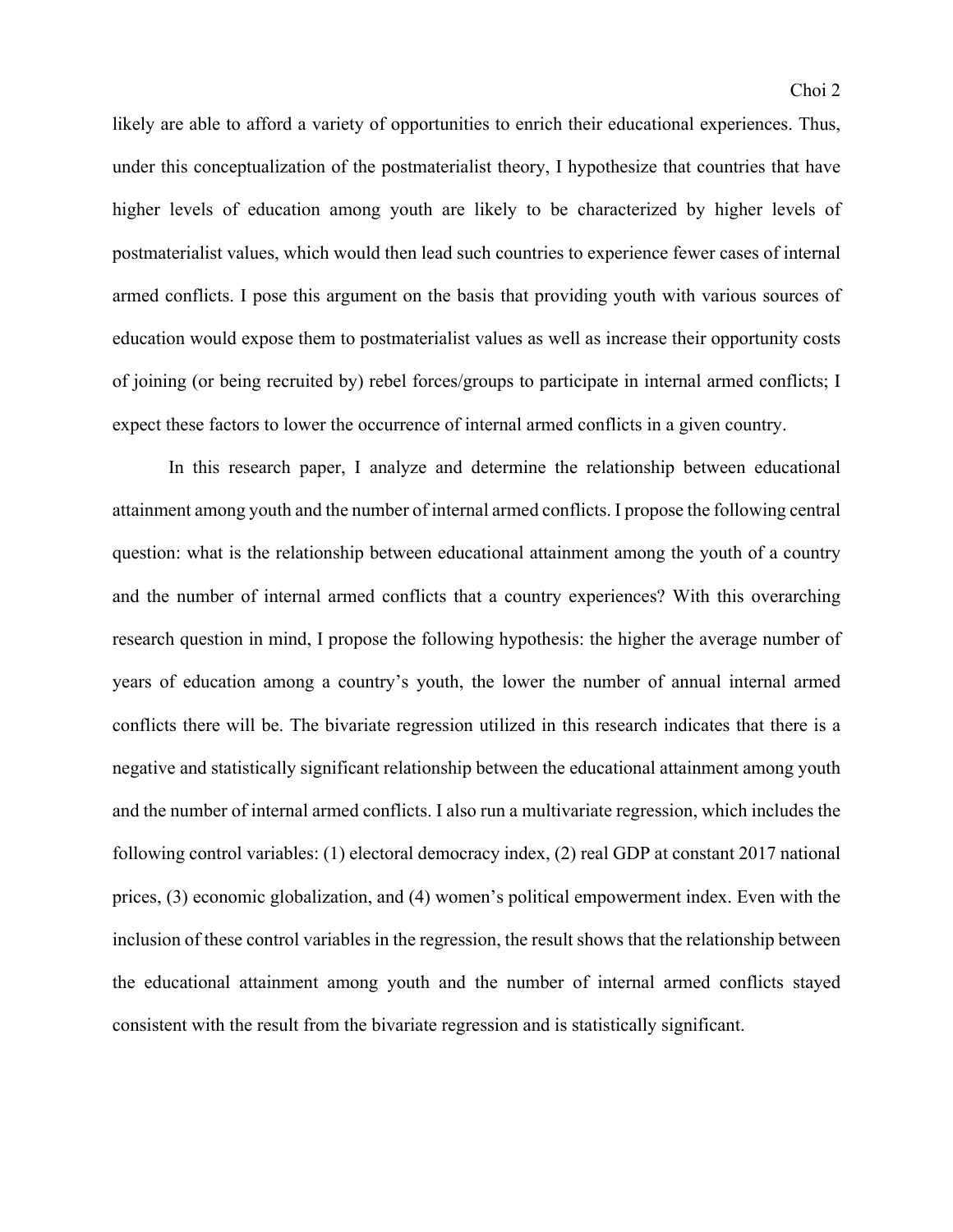The primary objective of this research paper is not to endorse or prove the implications of the postmaterialist theory in contemporary international affairs. Rather, this paper hopes to provide an insight into whether the spread of postmaterialist values has the capacity to impact the frequency of internal armed conflicts around the world. Political scientist Ronald Inglehart's concept of postmaterialism insists that postmaterialists tend to be more open and less hostile to outgroups. Thus, youths who have access to various educational opportunities, who may also be associated with postmaterialists, may be less likely to engage in violent internal armed conflicts, since they could become more open to outgroups and social changes through their educational experiences. There "have been literally hundreds of internal conflicts around the world–in countries from Afghanistan to Zimbabwe" (Toft 2021), so understanding whether educational attainment among youths can contribute to internal armed conflicts may be necessary to assist the studies that examine the motivations behind the armed conflicts.

I explore whether providing sufficient educational resources to people at a young age makes them perceive the world in a less biased manner and be exposed to different cultural and social values and ethics under the postmaterialist theory, which could potentially lead young people to abstain from engaging in internal armed conflicts and thus lead to peace within the nation. Internal armed conflicts can pose and be partly inflicted by the hostility between different political and militant groups within the nation, which can inflict a gridlock that limits the state's ability to pursue and implement different public policies, such as economic or trade policies. This gridlock could be a contributing factor to the nation's international diplomacy and economic interdependencies with other nations around the world. Thus, educational attainment among the youths can be an implicit factor in influencing the political economy at both domestic and international levels.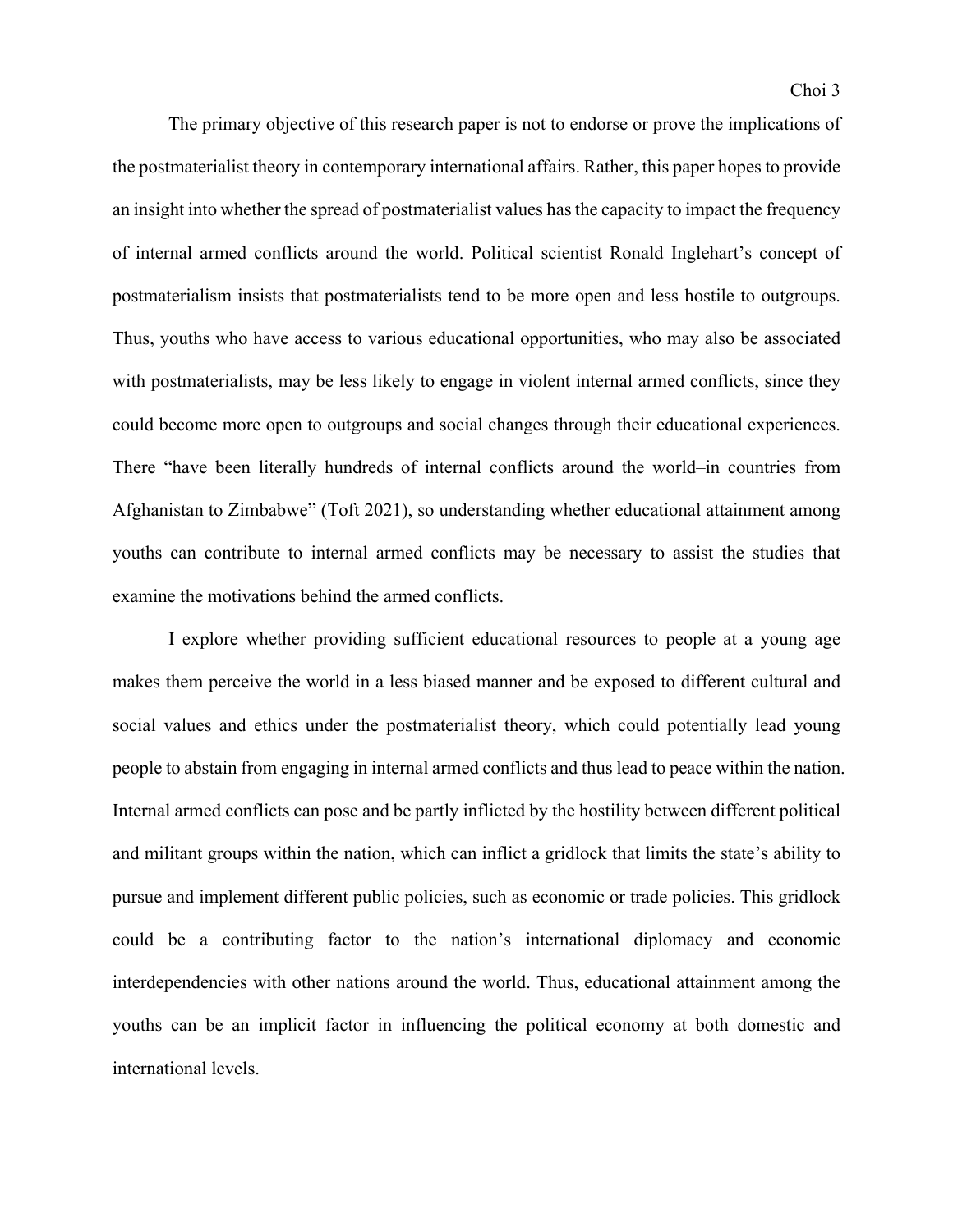# **Literature Review**

#### The Concept of Postmaterialism

The idea of postmaterialism was made prevalent in the field of political science by political scientist Ronald Inglehart. It is a term that is used to indicate the "intergenerational shift" in social and political values among people as developed democracies after World War II began to experience "unprecedentedly high level of existential security" (Inglehart and Norris 2017, 443). This shift was more apparent as the younger populations began to get larger than the older populations, causing a "diminishing proportion of materialists and growing proportion of people with postmaterialist values" (Inglehart 2007, 3). In 1970, the youngest cohort of postmaterialists, who were in the age range of 18 to 25 years old at the time, "outnumbered" the cohort of materialists (Inglehart 2007, 3).

Postmaterialists are generally composed of younger generations and tend to be more open to changes in society and values and more tolerant towards outgroups in comparison to materialists, which typically include older generations who were born amid wartime or have experienced the economic and social impacts of wars. Thus, because of their experiences of economic insecurity and devastation, materialists tend to "value security and affluence" and seek a "stable economy, a strong defense, and law and order" (Marks 1997, 53). Materialists' values also tend to be based on their self-interests, such as "maintaining" and protecting their economic and social security (Davis 2000, 456). Postmaterialists' values, however, include "bringing greater emphasis on freedom of expression, environmental protection, gender equality, and tolerance of gays, handicapped people, and foreigners" and emphasizing "self-actualization and the aesthetic and intellectual aspects of life" (Inglehart and Norris 2017, 443; Marks 1997, 53). The concept of postmaterialism also argues that individuals who are postmaterialists tend to "emerge from economic scarcity and are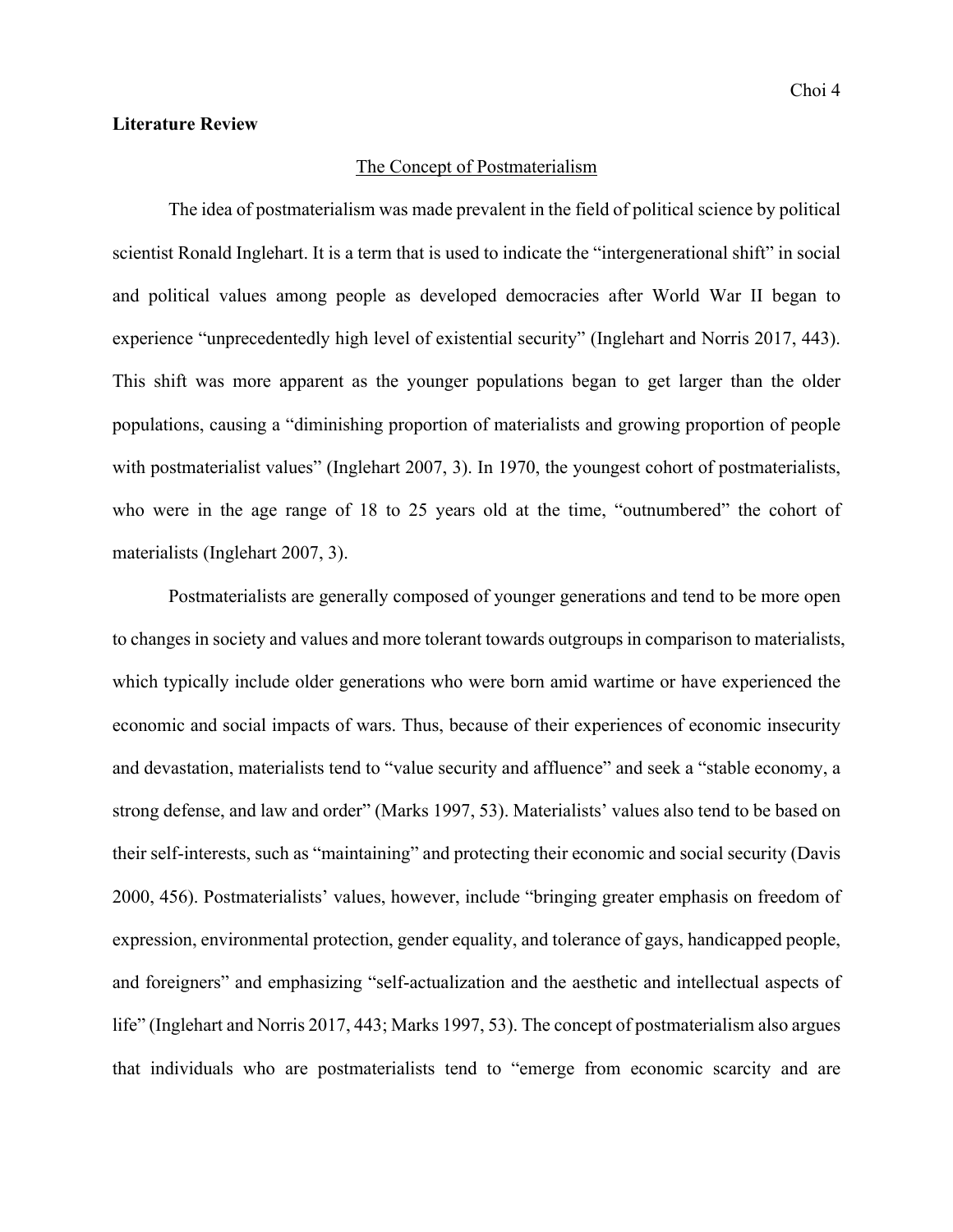socialized into more affluent and economically secure societies", and their values are more dependent and focused on "non-economic concerns" (Davis 2000, 456). In general, materialists tend to be "concerned" about their economic well-being, while postmaterialists tend to take their economic well-being "for granted" and focus more on "'quality of life' issues" (Marks 1997, 53). Europe is one of the exemplary regions where postmaterialist values and concepts are present and relevant. According to Eurobarometer, which collects surveys and public opinions from the European Union, many of the "younger and more educated respondents were more likely to be classified as being in the postmaterialist group" (Theocharis 2011, 208). Given this analogy, youth that have higher levels of education in a country should have higher association with postmaterialist values, which suggests that countries characterized by higher levels of educated youth should expect lower occurrences of internal armed conflict. However, there are some scholars who assert that such a relationship is open to debate.

The separation between postmaterialists and materialists does not imply that they are simply divided into two distinct sides–that is, one should not assume that all postmaterialists will always collectively agree on all social, economic, or political issues, and such an analogy can also be applicable for materialist cohorts. Although Inglehart made the general assumption in his concept of postmaterialism that postmaterialists are "'likely' to identify ideologically with the left", he never discounted the idea that postmaterialists can also align themselves ideologically with the right (Savage 1985, 432). Inglehart's concept of postmaterialism does not place a heavy emphasis on postmaterialists on the ideological right-wing, but he has insisted that a "sort of convergence may take place" between postmaterialists from the ideological left and right (Savage 1985, 432). Thus, postmaterialists, regardless of whether they are associated with ideological left or right,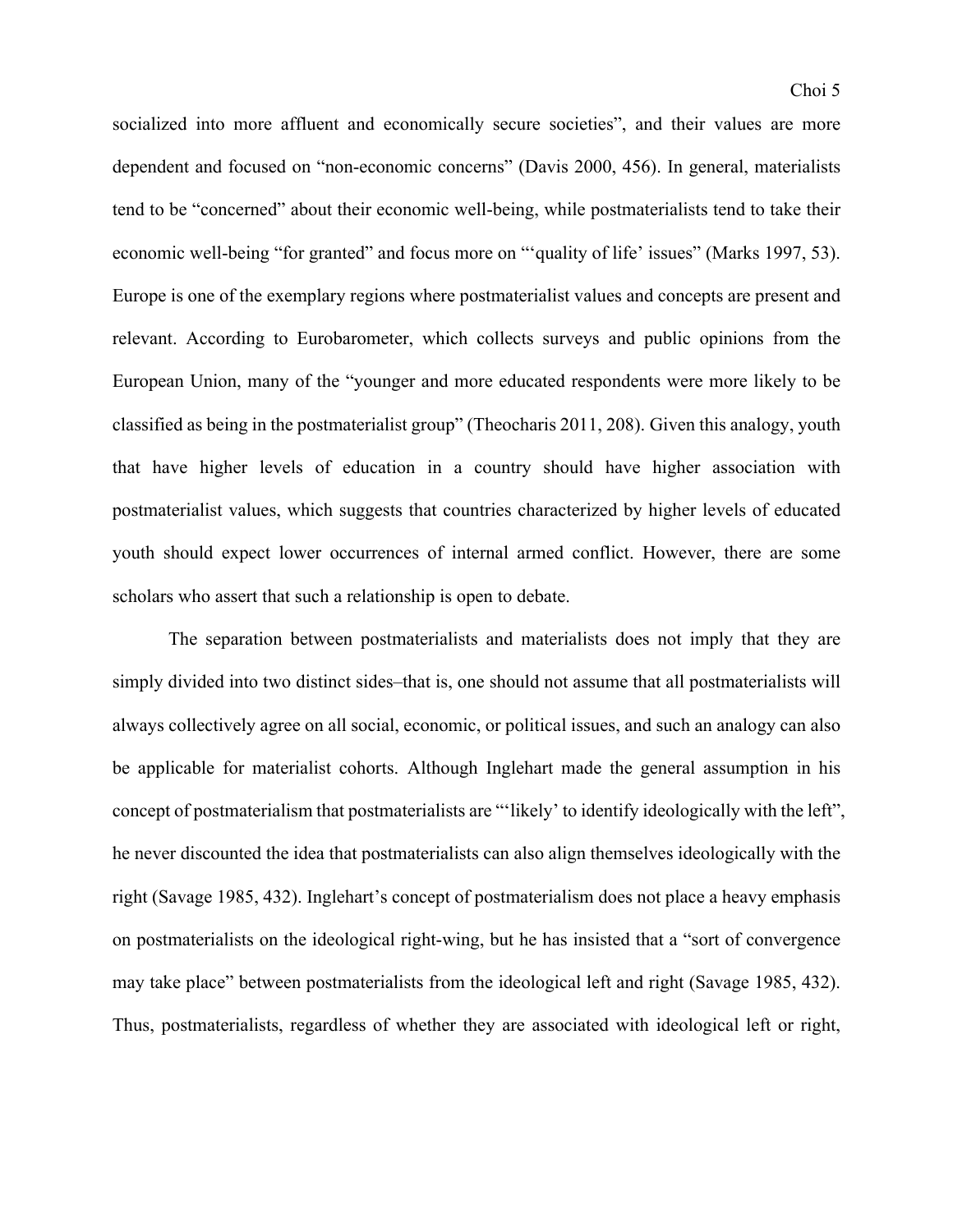could engage in a sense of 'convergence' that could ultimately inflict lower number of armed conflicts in a given country in a given year.

One factor to keep in mind when examining the concept of postmaterialism is that it may be more associated with developed economies, rather than with developing economies. On topics like environmentalism, for example, the concept behind postmaterialism "'does not allow for the expression of environmental concern in the less developed world'" as it is more focused on the global North (Dunlap and York 2016, 532). In addition, the causes and impacts of interstate and intrastate wars within developed nations may be different from developing nations, which may raise questions regarding the consistency of the concept of postmaterialism. Also, the concepts behind materialist and postmaterialist values have been subjected to over-generalization. Specifically, a study by Kidd and Lee (1997) critiqued an analysis of the postmaterialist thesis from another study by Brechin and Kempton (1994), arguing that materialists have been "overgeneralize[d]" in a way that they have been broadly associated with low- and middle-income countries, while postmaterialists have been associated with "advanced industrial societies" (Kidd and Lee 1997, 1-2).

#### Theoretical Correlation Between Youth Educational Attainment and Internal Armed Conflict

Ronald Inglehart's concept of postmaterialism insists that postmaterialist values have been developing within the "politics of affluent societies" that are undergoing a "rising prosperity" among the population of younger cohorts who "had grown up in under secure conditions" (Inglehart and Norris 2017, 443). These impacts triggered by the younger generation and rising economic stability are part of the "birth cohort effect", which refers to the idea of younger cohorts from "secure" societies replacing older generations, and the "period effect", which refers to the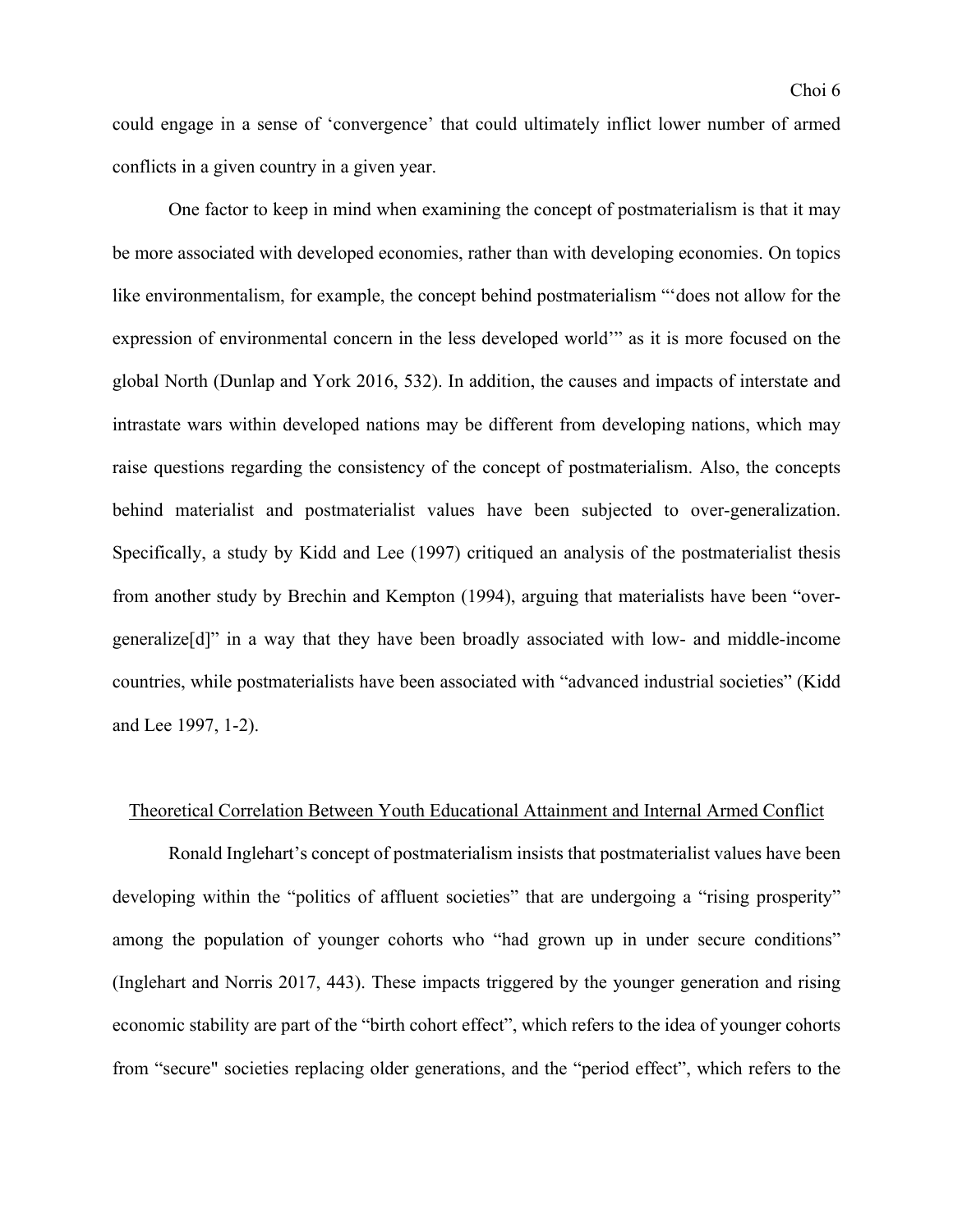idea of "people respond[ing] to current conditions" of their societies (Inglehart and Norris 2017, 443). In general, individuals who are able to afford extensive education are "more likely to come from a family that could provide them [with] economic security", which has the tendency to increase their likelihood of being "more focused on post-material values" (Ugar-Cinar et al. 2020, 780). The basis of the postmaterialist theory affirms that postmaterialists tend to be "more tolerant" and "open" to social changes, and hence, they are more "likely to actively engage in non-violent protest" rather than violent protests that inflict internal armed conflicts (Rapp and Ackermann 2016, 571). If this is the case, then one should anticipate that youths who are more educated are likely to be postmaterialists and would be less likely to support violent intrastate and interstate conflicts, since they tend to be open to outgroups and changes in their economies.

A study by Abramson and Inglehart (1994) asserts that education can be a "key component of cognitive mobilization", which is a mechanism that helps to determine "whether one has an opinion on a given subject" and "is likely to become involved in unconventional political action" (Abramson and Inglehart 813, 1994). An individual undergoing a variety of educational experiences is one of the ways in which he or she develops his or her "information level" and "cognitive skills" that contribute to his or her cognitive mobilization (Abramson and Inglehart 813, 1994). The study by Østby et al. (2018) bolsters this relationship by indicating that "increasing education levels in the population" could be beneficial in "reduc[ing] most forms of political violence" (Østby et al. 2018, 80). The postmaterialist theory primarily refers to postmaterialists as people, especially youths, who are born in an economically secure society (i.e. an affluent community), who then will be able to afford higher levels of education. Østby et al. (2018) insist that "areas with poor, uneducated people typically have less means of protection" and army and rebel leaders use such factors as an advantage to "target such destinations for recruitment" (Østby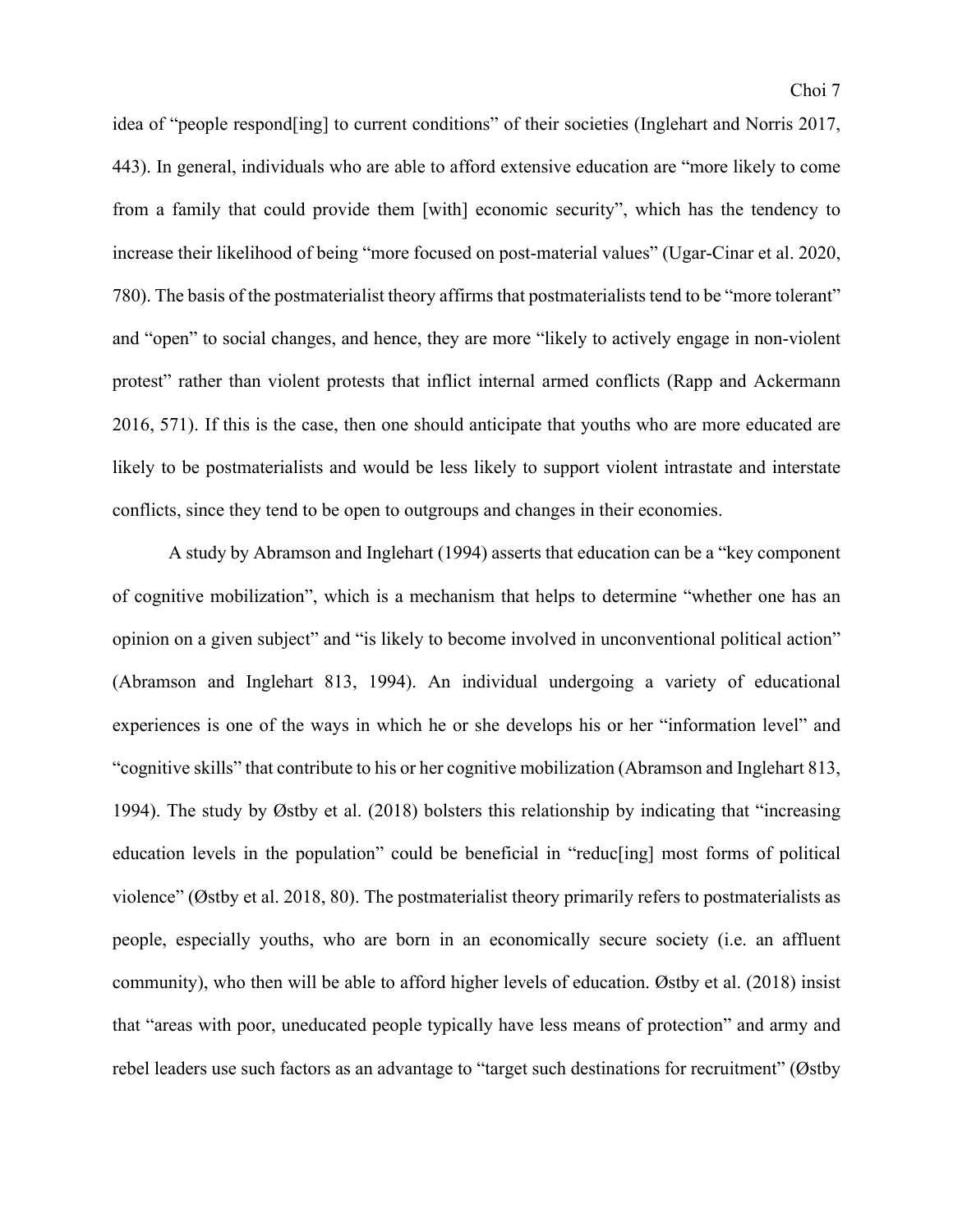et al. 2018, 77). Thus, this relationship helps to support the argument that education does matter in understanding the causes of internal armed conflicts, especially ones that are violent. A study by Thyne (2006) posits that educational investment, which could be utilized for increasing the educational attainments among the people (especially for youths), can "reduce grievances" as it has the ability to "create economic development and social equality" (Thyne 2006, 734). As a result, this effect ultimately contributes to "lower[ing] grievances that lead to civil war" (Thyne 2006, 734). With this study in mind, higher educational opportunities for youths should mean lower grievances among youth in a country, provided that education can help youth to adopt postmaterialist values, which, in turn, should lower the occurrences of internal armed conflicts in that country.

However, one must also acknowledge that educational attainment among youth does not always guarantee a reduction in the possibility of internal armed conflicts occurring in a given nation. This association was present in Nepal. A case study of the education system in Nepal by Pherali (2011) showed that children can develop violent behaviors at their schools at young ages, which can contribute to the onset of violent conflicts. Pherali (2011) argues that "physical punishment by teachers leads children to a 'dislike' of the school" and such "'punishment reinforces rebellion, resistance, revenge, and resentment'" (Pherali 2011, 145). Pherali (2011) also added that violence has become "customary" and "widely accepted" in the "nature of Nepali society", with about one-third of the children in Nepal experiencing physical punishment at home during their time of educational experiences (Pherali 2011, 145). This relationship is consistent with data from another source. A 2006 joint report published by the Centre for Victims of Torture, Nepal, and the Education Journalists' Group indicated that "82 percent of the students [who were] surveyed from 55 government and private schools in Nepal" had reported experiences of "their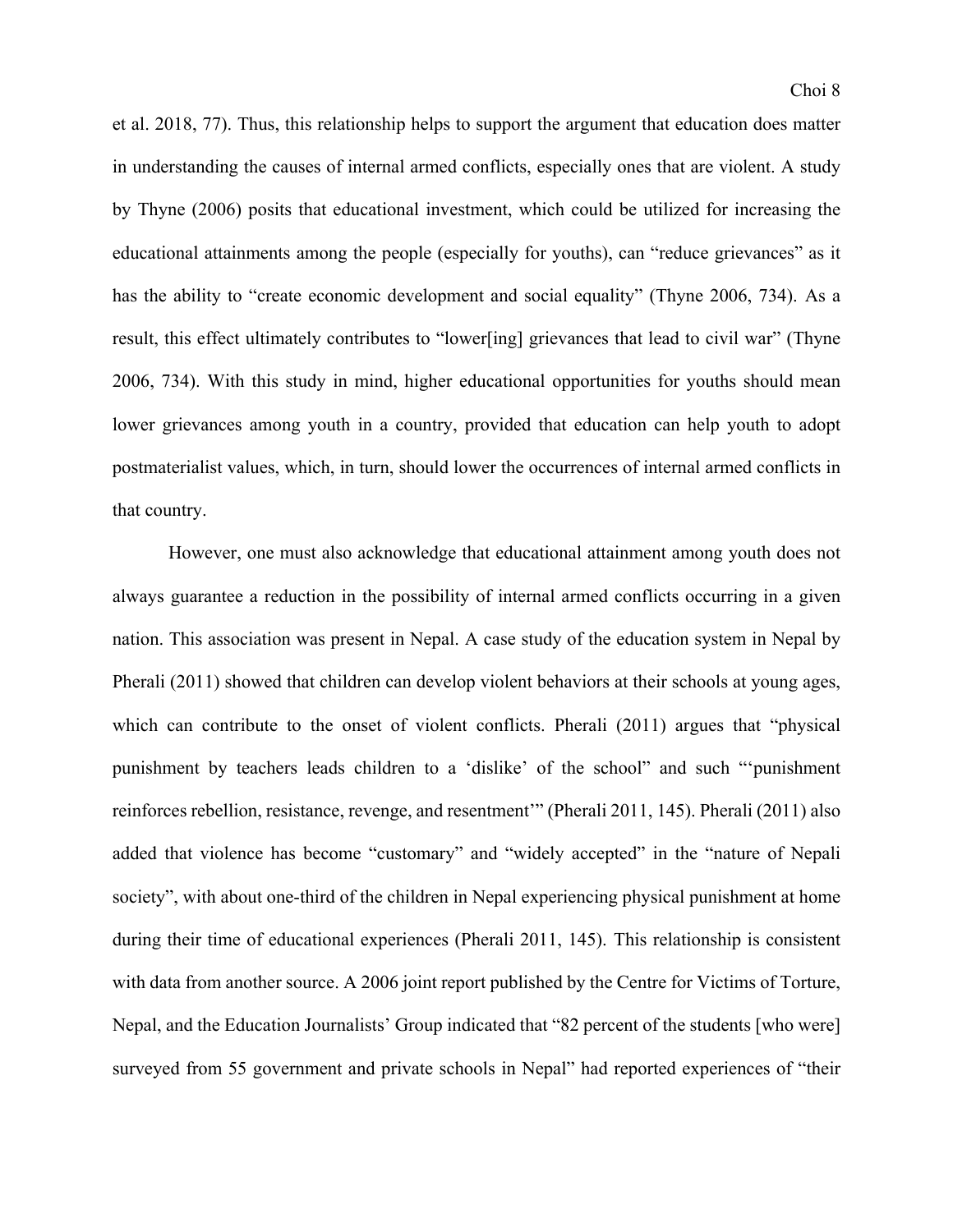teachers... beat[ing] them" (Gautam 2013). Even though this historical trend in Nepal's education system should not be conflated with the education systems in other nations, nor be used as a sole basis for understanding the relationship between educational attainment among youths and internal armed conflicts, it provides an alternative perspective as to how youth education can be related to inflicting conflicts rather than reducing the possibility of conflicts occurring in a nation.

#### Opportunity Costs of Participating in Internal Armed Conflicts Through Youth Education

If youths, under the postmaterialist theory, gain more education and become more aware of postmaterialist values, then they should have the tendency to be open to outgroups and avoid violent interactions with them, thus making them less likely to join internal armed conflicts. This relationship could then potentially increase their opportunity costs of joining rebel groups/forces to engage in such conflicts. However, the emerging literature on this topic has sparked divisiveness on whether more education among youth equates to higher opportunity costs of joining rebel groups to engage in internal armed conflicts. Therefore, it is difficult confidently to draw a conclusion as to whether such a relationship is valid.

The argument that more education among youth is correlated to increasing their opportunity costs of participating in internal armed conflicts was introduced in a study by Hoeffler (2011). Hoeffler insisted that "[m]en [are] more likely to participate [in rebellions] if they were poor and/or had low levels of education" (Hoeffler 278, 2011). Hoeffler also argued that people may engage in these rebellions by "addressing grievances", which may include expressing the need for better public goods, such as educational opportunities, than turning that into a "lootseeking" or a sense of 'greed' for private goods as those rebellions ensue (Hoeffler 276, 2011). Hoeffler's arguments stay consistent with the idea that a lack of educational opportunities and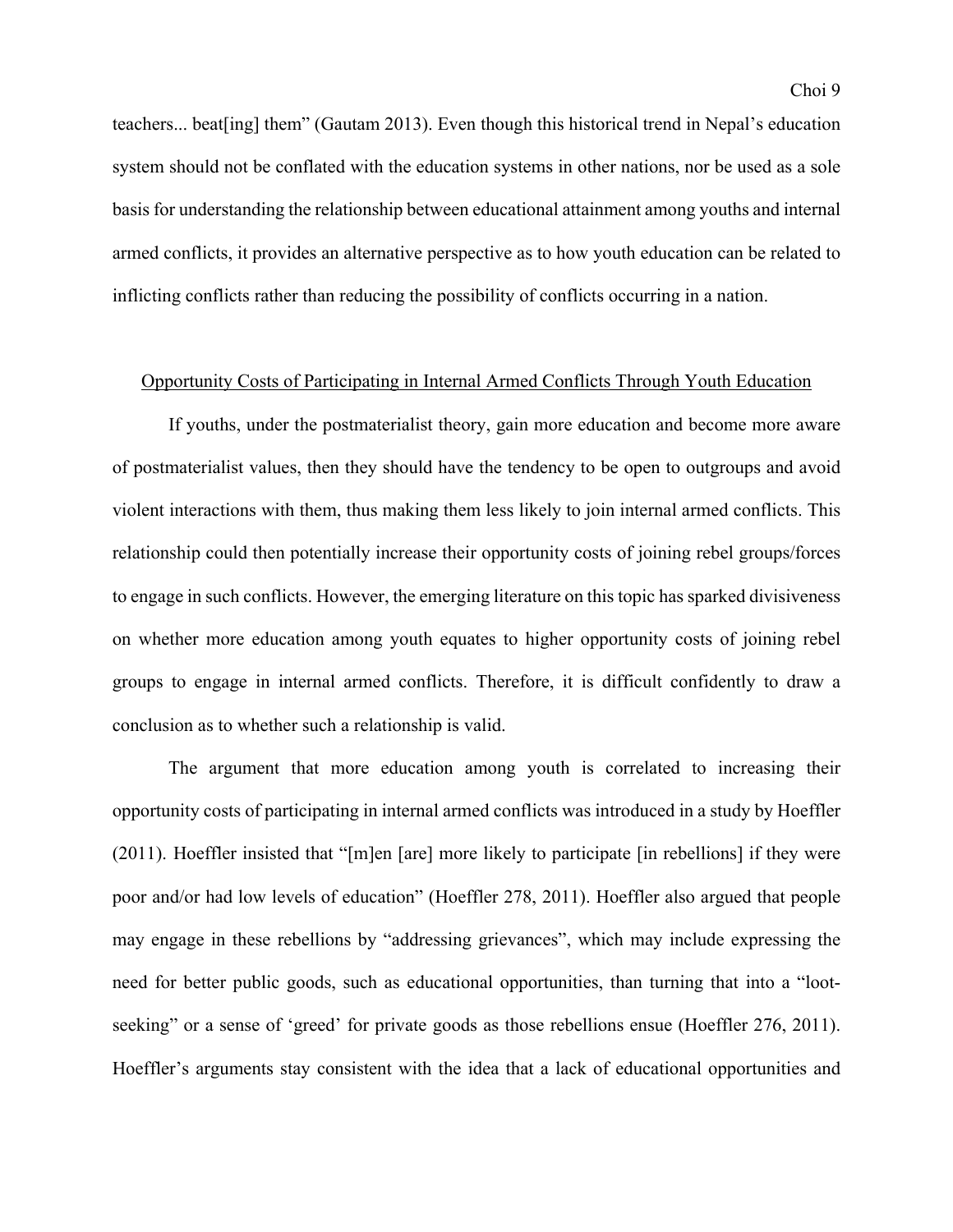wealth contributes to lower education levels among the people in a nation, thus increasing their motivation to participate in internal armed conflicts. Therefore, if a country uses a policy measure to increase education among the people who are young on the basis/rule of postmaterialism, then those people should experience more educational opportunities, giving them more economic mobility to use their education to take part in jobs in the workforce that ensures their financial stability. In return, they should feel less motivated to engage in internal armed conflicts, since they may not experience a strong sense of 'grievance' or 'greed' to engage in a fight for more public or private goods. Arguments posed by Hoeffler have also been bolstered in her work with an economist named Paul Collier, in which they both argued that "raising the level of educational attainment, at particularly the secondary level, helps to pacify the society by raising the opportunity cost of young people joining rebel militia" (Agbor 2015, 164). One of the critical aspects of the arguments made by Hoeffler and Collier in their analysis is that it is hard to determine whether their arguments are applicable to all the developing and developed economies around the world since the quality of youth education can differ across the globe.

A study by Urdal (2004) is one of the research studies that seemed to counter the arguments made by Hoeffler and Collier. The study argues that even though education may be beneficial in "increas[ing] the value of a person's labor", it also raises that person's "expectation of a relatively high income" (Urdal 2004, 4). The study extended this argument by insisting that if a youth has higher expectations of income after obtaining higher levels of education, there can be a possibility of "educated youth experienc[ing] a greater gap between expectations and actual outcome if they face unemployment" (Urdal 2004, 4). In the case of Kenya, for example, "high expectations among educated urban youth" have inflicted "frustration and anti-state grievance" as the unemployment in the nation at the end of the 1980s began to "hit" them (Urdal 2004, 4). Moreover, when focusing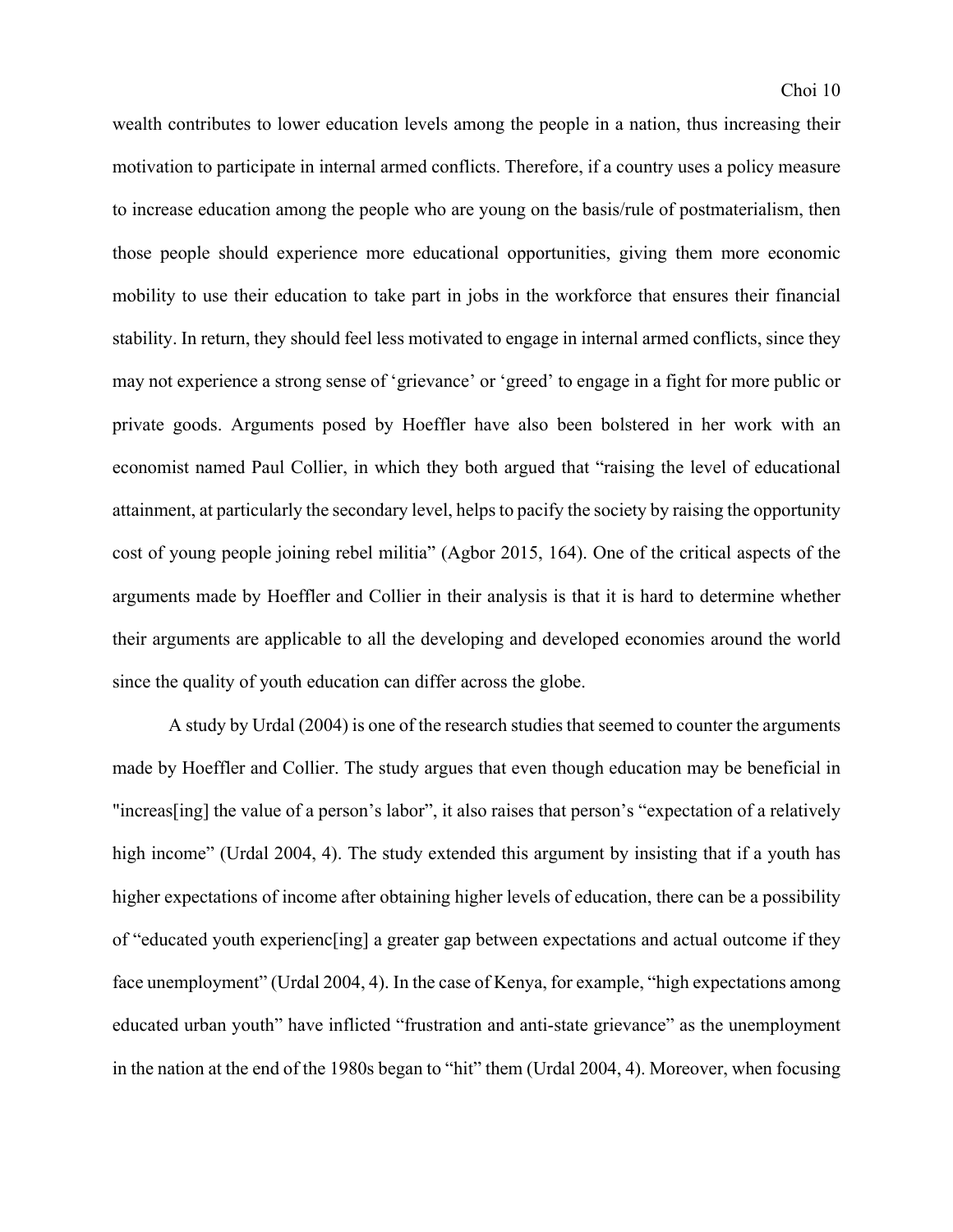on the education system alone, if there is a "rapid expansion in access to higher education" in a country, it could result in a large number of highly educated youths that the "labor market is unable to absorb", thus negatively affecting income prospects for graduates and perhaps pressuring those youth into internal armed conflicts (Apolte and Gerling 2018, 85). The study by Urdal (2004) also insisted that for youth with higher levels of education, it may be "more rational" for them to "take part in rebellion" in comparison to the "uneducated youth" (Urdal 2004, 4). However, the foregoing objection by Urdal does not imply that the study by Hoeffler (2011) should not be taken into account. Urdal's argument that higher education among youth motivates them to have higher expectations about their employment and wealth can be tied to the idea and the definition of 'greed' posed by Hoeffler's study, given that employment and wealth (e.g., finding jobs and earning income) may be more associated with private goods than public goods. In other words, Urdal's argument that the educated youth can engage in internal armed conflicts if their country's labor market is not able to absorb every one of them may be related to Hoeffler's idea of 'greed', since it is the private entities (which is associated with private goods) that hire and provide them with income, not the education itself (which is associated with public goods). Therefore, Hoeffler's argument on the idea that 'greed' contributes to the onset of internal armed conflicts is not inherently incorrect, but it is difficult to conclude with certainty that education is the sole factor that contributes to reducing the occurrence of internal armed conflicts in a country.

# Integration of Postmaterialist Values/Perspectives in the Youth Education System

Inglehart contended that educational opportunities help youth to get exposed to postmaterialist values and principles. Specifically, Inglehart argued that "better educated people are postmaterialists because they are taught those values by their teachers" (Butovsky 2002, 474).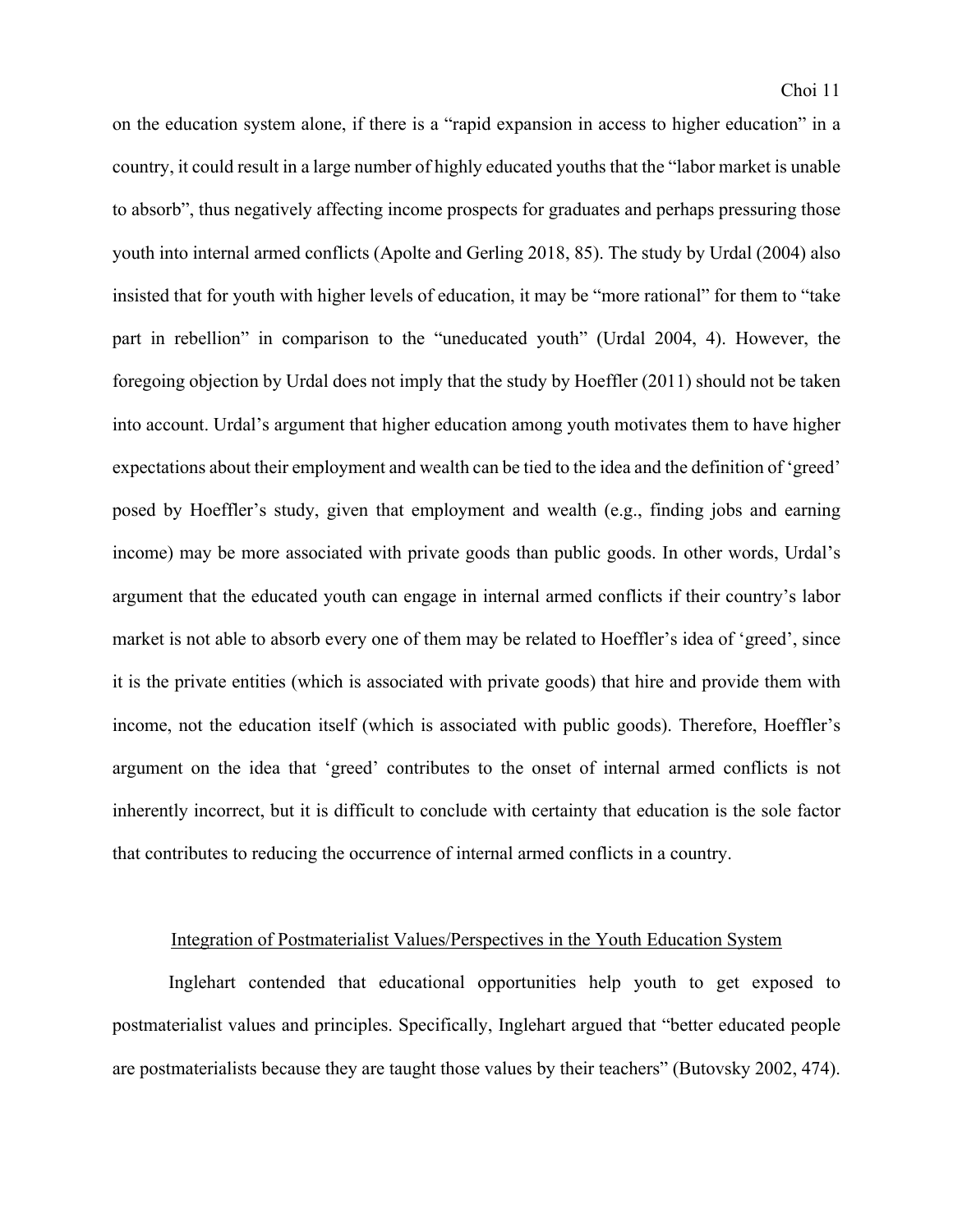This may then become a contributing factor to developing the willingness among the youth to be more open-minded to diverse ideas on different topics, which may deter them from participating in a conflict or a hostility with the outgroups. The study by Inglehart et al. (2015) also posed that "recognition of... broader opportunities", like improved opportunities for education, "increase people's opportunities for self-realization" and that changes "people's valuation of life"–that is, sentiments like "pro-choice and other emancipatory orientations" increase as educational opportunities in a country improve, "dwindl[ing]" the willingness of people to engage in conflicts (Inglehart et al. 2015, 419).

However, Inglehart's argument was not necessarily applicable to all countries around the world. Inglehart's argument envisions youth to be open to different social values and changes for the sake of promoting postmaterialism, but not every country operates its education system in that way. A study by Lim et al. (2021) insisted that in Malaysia and "other Muslim-majority countries like Indonesia", citizens tend to "possess family and religion as preferable important values and view politics less favorably", and such an effect was visible in their education system (Lim et al. 2021, 11). In other words, these citizens have specific areas of issues or topics that they value more than other topics, like politics. This could limit the areas of issues or topics that they could explore, which in return could minimize the efforts to promote postmaterialist values that could discourage them from participating in conflicts. A study by Bush and Saltarelli (2000) also provides an argument that objects to Inglehart's argument on education and postmaterialism, but from a different angle than the one that the study by Lim et al. (2021) utilized. Bush and Saltarelli insist that education can become a "weapon in cultural repression", rather than a tool that allows youths to explore different ideologies and postmaterialist values (Bush and Saltarelli 2000, 10). They argue that in the case of southern Sudan, where "missionary schools... were taken over by the state"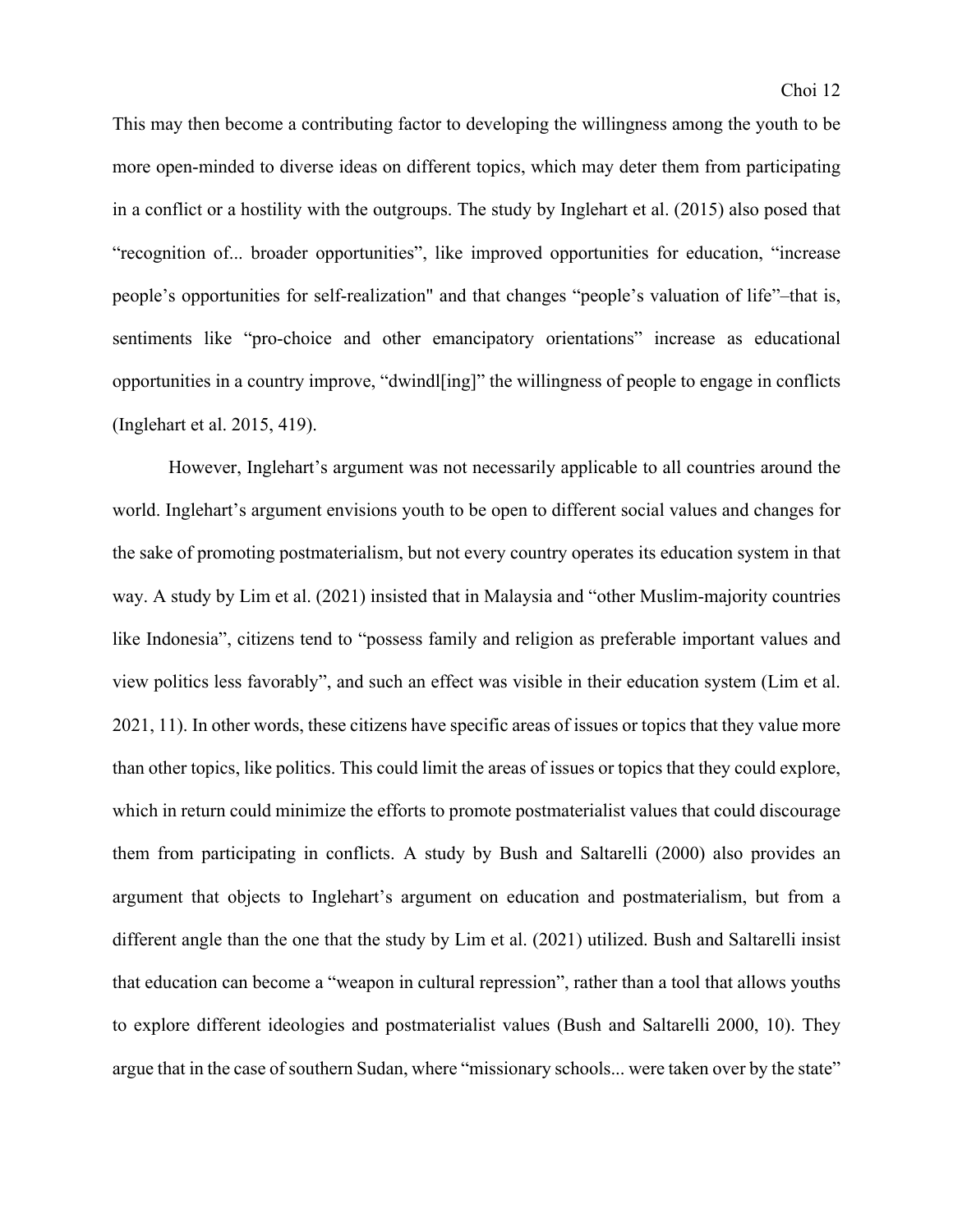after their independence, "[s]chools became totally Arabized", even though "Southern intelligentsia opposed to such Arabization" (Bush and Saltarelli 2000, 10). Because of such a shift in the education system, those "Southern intelligentsia" was forced to flee to nations like Uganda and Zaire where they could set up "counter movements" (Bush and Saltarelli 2000, 10). This evidence is antithetical to Inglehart's argument of postmaterialism, as the case of southern Sudan illustrates that the education system in the nation has oppressed people and inflicted polarization, rather than constructing a sense of inclusivity that respects both ingroups and outgroups in southern Sudan. This sense of "social exclusion, violence, and indoctrination" can push schools to be utilized as "powerful weapons to produce rather than reduce violence" (Novelli and Lopez Cardozo 2008, 479). Moreover, in the case of the contemporary state of Indonesia, the study by Kurniawan (2018) posed that teachers in the nation tend to be more focused on the "technical" side of their students' education as part of the "bureaucratic demands" and might be "ignoring the important aspect of... intercultural value[s]" and "alternative ideologies" that are related to postmaterialist values (Kurniawan 2018, 24). Given this phenomenon, even if education is available and easily accessible to the youths in a country, that may not necessarily mean that the education system itself will be responsible for teaching the values of postmaterialism to the youths.

Even though Inglehart's argument that youth can be exposed to postmaterialist values through education can be contested, that does not mean that support for his argument is nonexistent. The study by Boeve-de Pauw and Van Petegem (2010) provided that people who enjoy "higher income levels are more accustomed to living in healthy environments" and "have beliefs that support environmental protection", given that such characteristics are "attributed to the higher educational levels that wealthier people typically achieve" (Boeve-de Pauw and Van Petegem 2010, 134). This can be correlated to Inglehart's argument, as postmaterialists generally tend to be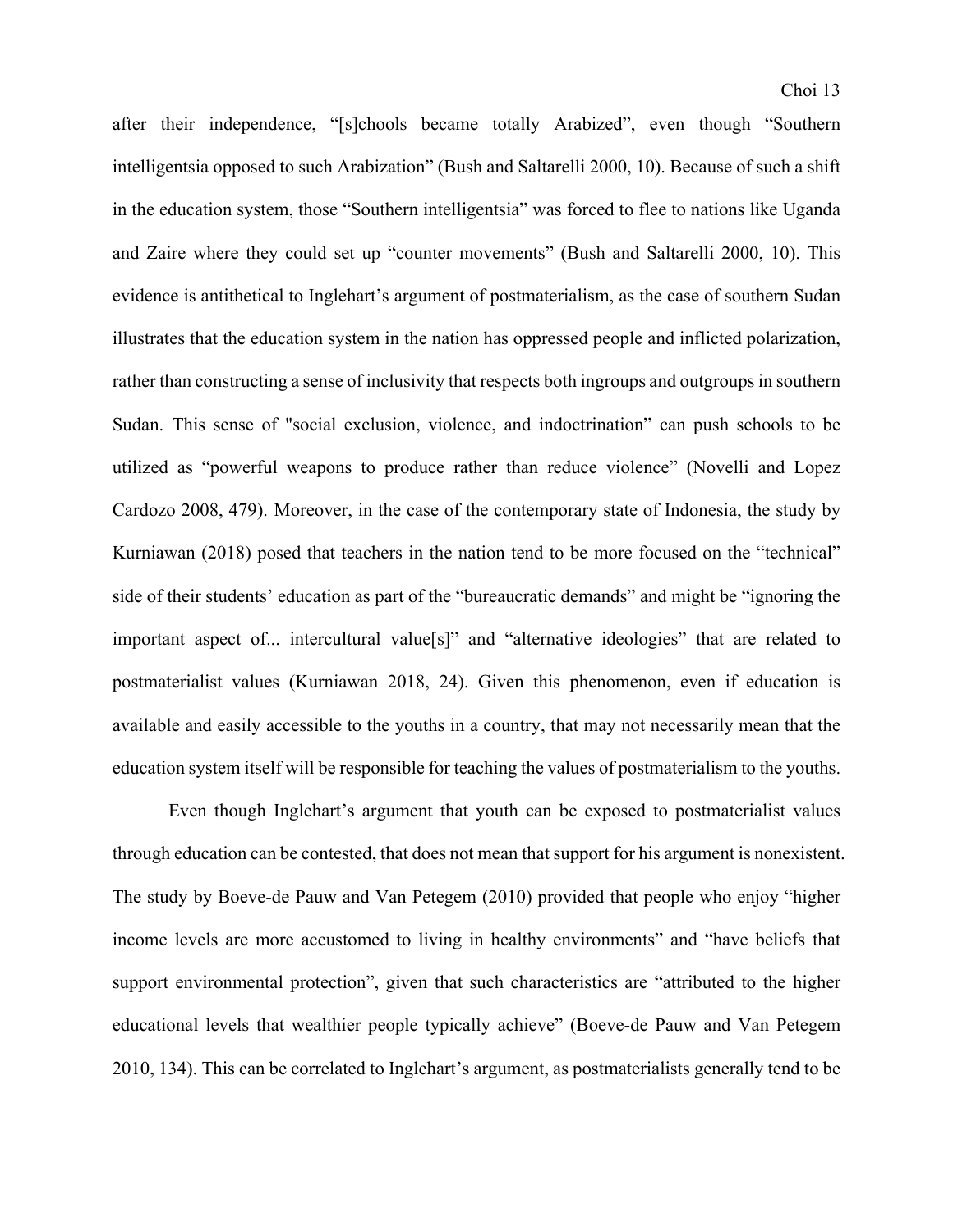financially secure and can afford various educational opportunities. The study also argues that these people, as they obtain their educational experiences, get "exposed to a broad variety of beliefs and ideas", which encourages them to have a "liberal-minded perspective on life" and "more proenvironmental attitudes" (Boeve-de Pauw and Van Petegem 2010, 134). Overall, Inglehart's argument on the concept of postmaterialism may be somewhat debatable, as it may be more relevant to people from younger generations who are born in wealthy societies, rather than lowincome/economically poor societies. Moreover, Inglehart's idea that youth can be exposed to postmaterialist values as part of their education is still relevant but may not be the case for every nation in the world.

## **Explanation and Hypothesis**

I test the following hypothesis: the higher the average years of education among a country's youth, the lower the number of annual internal armed conflicts there will be in that country. I argue that youth with higher levels of education will acquire more postmaterialist values, exposing them to different outgroups and social changes as they gain the opportunity to explore different cultures and ideologies through those educational opportunities. I also argue that education can also become a tool for increasing youths' opportunity costs of participating in internal armed conflicts. Overall, these conditions/mechanisms should discourage violent internal armed conflicts with the outgroups and social changes that are inflicted within a given society/community.

Other variables in addition to the variable that accounts for educational attainment among youth will be considered to determine whether there are other factors that are correlated with the onset of internal armed conflicts in a given country. Thus, in the next section of the paper, I identify four different control variables that may help to determine whether there are any other underlying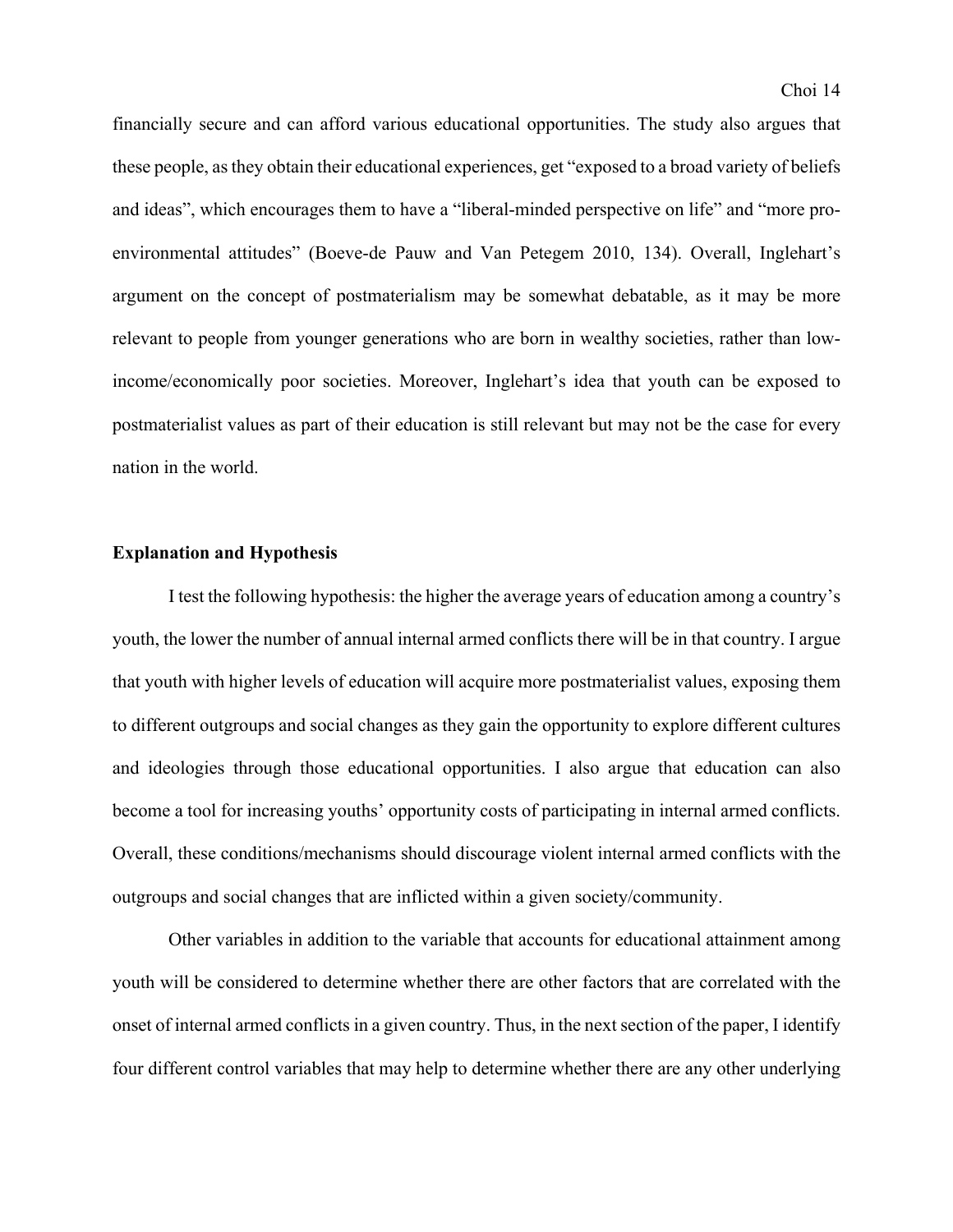factors within the relationship between educational attainment among a country's youth and the occurrences of internal armed conflicts that should be considered and their implications to the overarching hypothesis. These four variables are the following: (1) electoral democracy index, (2) real GDP at constant 2017 national prices, (3) economic globalization, and (4) women's political empowerment index. These variables will be utilized for the quantitative analyses.

#### **Research Design, Data, and Methods**

I conduct a quantitative analysis using the 2022 Standard Time-Series Dataset from the Quality of Government Institute (QoG) at the University of Gothenburg. This dataset consists of approximately 2,100 different variables that provide data on the countries around the world from the years 1946 to 2021. The country-year is the unit of analysis. A total of 211 countries are included in this dataset, which consists of the 194 "current members of the United Nations (UN) as well as previous members" and 17 "historical" countries that "did not exist in 2014", such as Tibet and the USSR (QoG 2022). The variables in the dataset are the factors that measure 19 different "thematic categories", such as the quality of the government, conflict, environment, gender equality, health, political system, and labor market in the individual countries (QoG 2022). I have extracted the central explanatory variables, control variables, and a dependent variable from this data set to conduct quantitative analysis for my study. An Ordinary Least Squares (OLS) regression has been deployed using statistical software Stata to conduct the analysis.

#### Dependent Variable

The dependent variable that I employ is *internal armed conflicts*, which is labeled as 'ucdp type3' in the QoG dataset. This variable measures the number of internal armed conflicts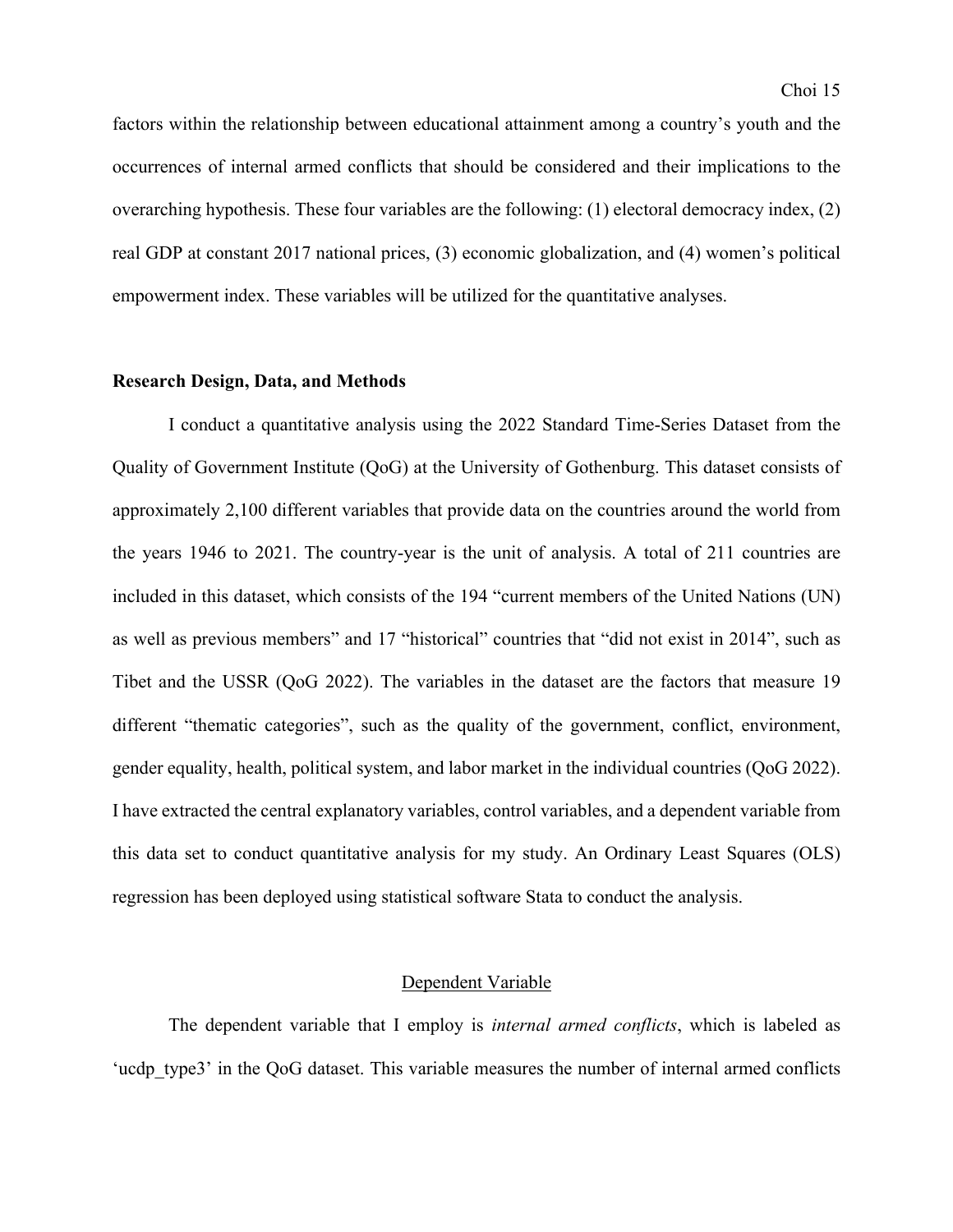each year, from 1946 to 2020, for a given country. Internal armed conflicts are measured as conflicts between a state and one or more internal opposition groups in a given country without any involvement from other states around the world. There was a total of 1,321 internal armed conflicts from 1946 to 2020 for 36 nations included in this variable. However, there are cases within the variable where a country did not experience an internal armed conflict in a given year, but they were not labeled with any values, instead of being labeled with zeroes. So, for this dataset, I replaced the total of 13,847 cells that did not have any values in this variable with zeroes. This data for this variable was collected by the Upsala Conflict Data Program (UCDP).

### Central Explanatory Variable

The central explanatory variable that I employ in this study is the *educational attainment among the male population who are in the age group of 15 to 24 years*, which is labeled 'gea\_ea1524m' in the QoG dataset. This variable includes average years of education among the male population who are in the age group of 15 to 24 years from a given country in each year from 1970 to 2015. There are total of 187 nations that are included in this variable. However, this variable only accounts for the male population in the age group of 15 to 24 years, so I also use the *educational attainment among the female population who are in the age group of 15 to 24 years*, as a measure in a robustness test. Like the variable for the male population, the variable for the female population also accounts for average years of education among the female population who are in the age group of 15 to 24 years. I chose these variables as a way of measuring educational attainment among the youth over the years in a given country, as the United Nations, which is a supranational institution, defines youth as "those persons between the ages of 15 to 24 years",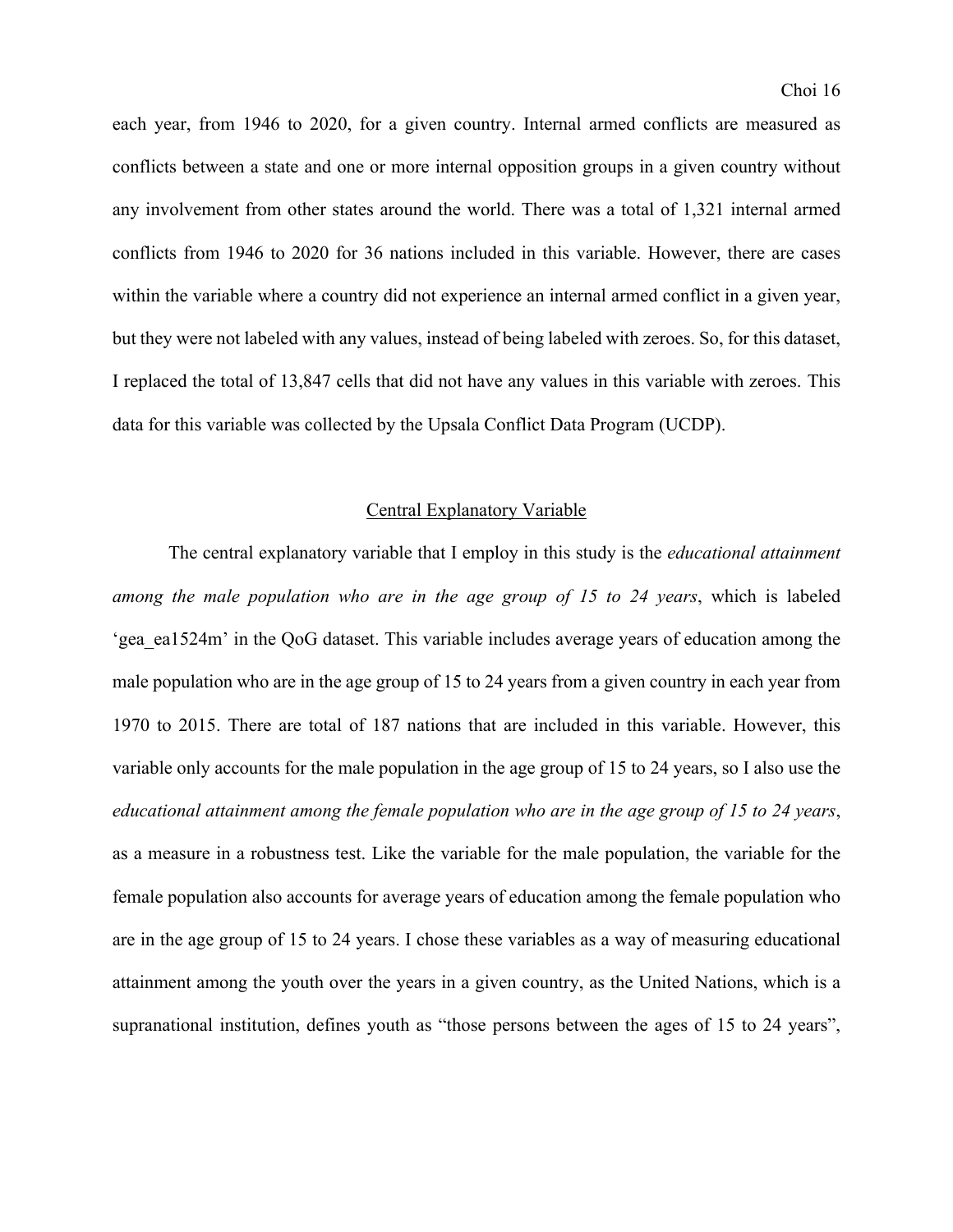although there is "no universally agreed international definition of the youth age group" (United Nations). Both variables are collected by the Institute for Health Metrics and Evaluation.

#### Control Variables/Other Independent Variables

I also include control variables in this study to determine if they have any noticeable impacts on the analysis of my hypothesis. The first control variable that I include in this study is the *electoral democracy index*, which is labeled 'vdem\_polyarchy' in the QoG dataset. This variable measures the electoral democracy across the 173 nations in the world from 1946 to 2020. This variable considers the extent to which the given country has achieved electoral democracy. Electoral democracy refers to a type of democracy that "seeks to embody the core value of making rulers responsible to citizens", such as allowing "political and civil society organizations... [in a given nation to] operate freely" (QoG 2022). Each case in this variable is measured on a scale from 0 (low electoral democracy) to 1 (high electoral democracy), according to Varieties of Democracy, which is the original source of the data for this variable (Varieties of Democracy 2022). Democracy, at the macroscopic level, is perceived as "a system for peaceful resolution of conflicts", given that "conflicting claims by rival social groups are solved by majority votes or consensual agreements" (Hegre 2014, 162). Thus, I argue that if youths that have high educational attainment are more likely to be postmaterialists, the electoral democracy within their country may also be a contributing factor to the changes in the occurrences of internal armed conflicts, since they may be more willing to compromise with the others if they are more open to outgroups. In other words, since postmaterialist theory insists that postmaterialists, which refers to people that are born in affluent societies and able to afford high levels of education, tend to be more open to outgroups, democracy should theoretically be an important factor in resolving conflict through a consensus of votes and compromises. Thus, democracy could help to open a path for a nonviolent means of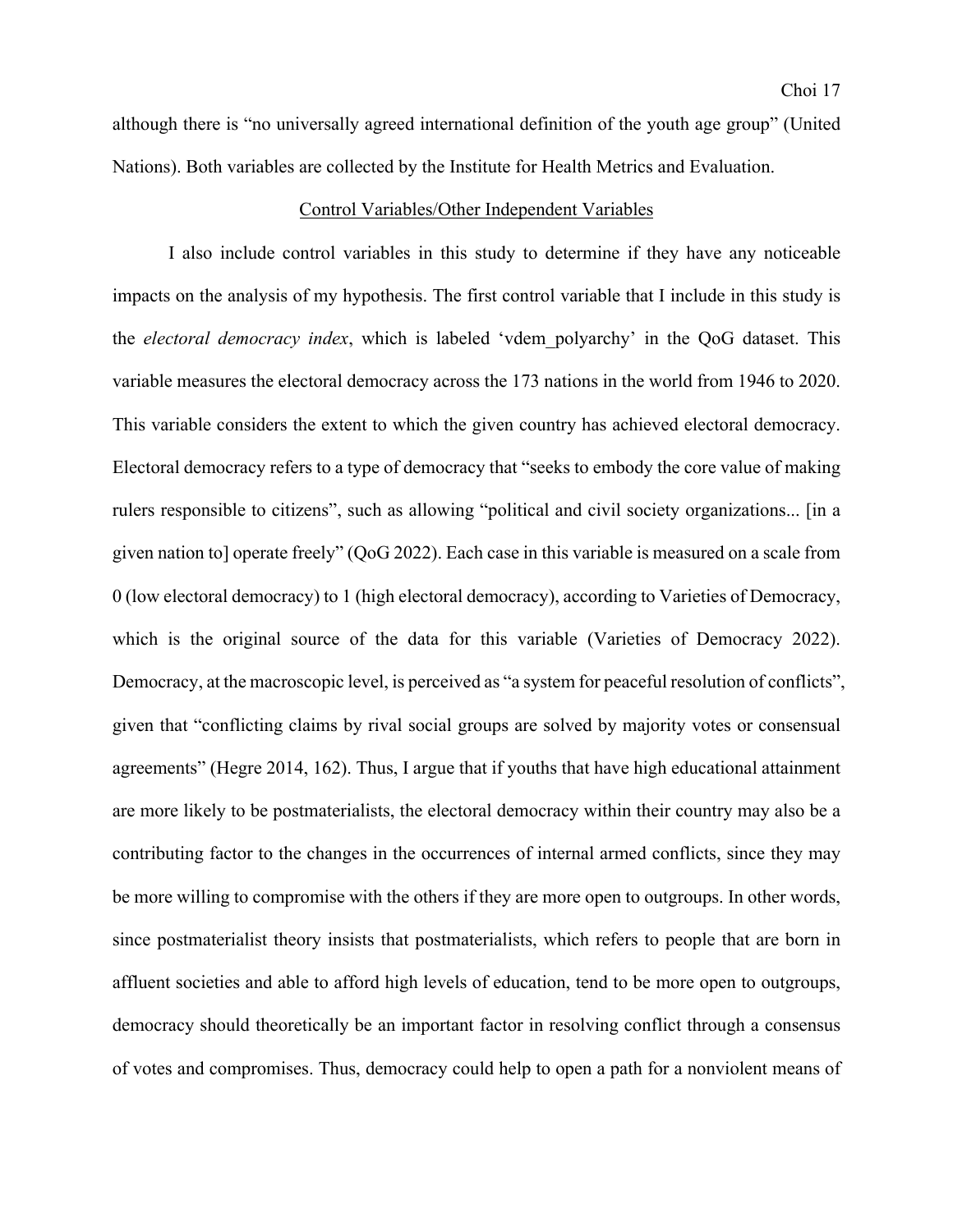resolving a conflict in a given country. In general, democracy has been "believed to fulfill the human right to political participation" (Thoms and Ron 2007, 698). However, on the other hand, democratization "may increase conflict risk" as democratic regime or a regime that is in a progress of becoming democratic "'cannot easily use repression'" since "'state's enforcement apparatus becomes weaker as its activities become more transparent'", posing a challenge towards the state when they deal with or work to "root out" the oppositions (Thoms and Ron 2007, 703).

I also include a second control variable that measures the *real GDP of a given country at constant 2017 national prices (in 2017 U.S. dollars)*, labeled 'pwt\_rgdp' in the dataset. This variable is collected by Feenstra, Inklaar, and Timmer and it provides the data for the years 1950 to 2019 for 171 nations. Because this variable had a relatively high dispersion/wide range of numbers, I take the natural logarithm to condense its range. A study by Collier and Hoeffler (2002) insists that in regions like Africa, for example, lower per capita income and slower growth of GDP "directly and substantially increase the risk of conflict" (Collier and Hoeffler 2002, 22). With this relationship, I argue that the risk of conflict could potentially decrease with higher levels of GDP, which is contrary to the relationship posited by Collier and Hoeffler. I seek to determine whether higher or lower levels of GDP affects my core hypothesis. I argue that higher levels of GDP, which should facilitate consumption by the people in a country's economy, could have a relationship with internal armed conflicts.

Another variable that I seek to address in my analysis is the level of *economic globalization* of a country, which was originally sourced from the KOF Swiss Economic Institute and is labeled 'dr\_eg' in the QoG dataset. This is measured on a scale of 1 (least economically globalized) to 100 (most economically globalized). This variable takes trade flows and financial flows from the years 1970 to 2018 within a given country into account. A study by Blanton and Apodaca (2007) argued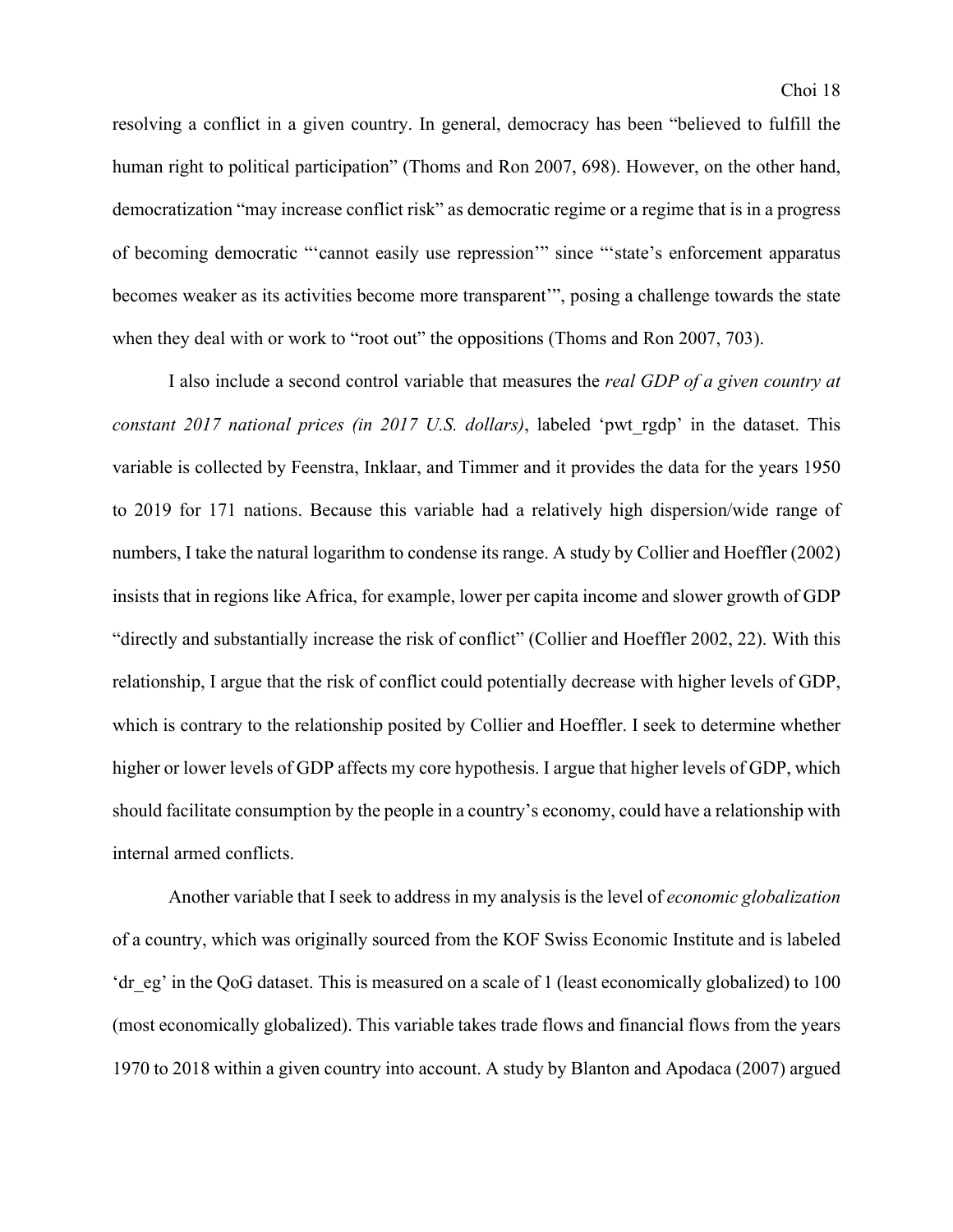that economic "globalization increases the prospective opportunity costs of violent conflict" (Blanton and Apodaca 2007, 599). If this is the case, then the more economically globalized a country is, the chances of internal armed conflicts occurring should be lower than the countries that are less economically globalized. Therefore, I seek to understand whether such a variable can inflict a spurious relationship between youth educational attainment and the occurrences of internal armed conflicts.

The last variable I employ is the *women political empowerment index*, which is labeled as 'vdem\_gender' in the QoG dataset. This variable measures how politically empowered women are in a given country. The data for the variable has been collected by the Varieties of Democracy. This variable includes data from 173 nations from the years 1946 to 2020, and it is measured on a scale of 0 (low political empowerment for women) to 1 (high political empowerment for women). The general assumption that is made by the policymakers emphasizes that "women's empowerment is key to peace"; I put that to the test with the other variables to determine whether it has any impact on my results (Dahlum and Oslo 2020, 879).

#### Research Methodology

In this research, I first conduct a bivariate regression analysis for the central explanatory variable, which is the educational attainment among youths in a given country, and the dependent variable, which is the number of internal armed conflicts in a given country. This will provide a first test of my hypothesis before taking any control variables to account. Next, I conduct a multivariate/multiple regression analysis, including the control/independent to determine if they pose any effects on the relationship between the educational attainment among youths and the number of internal armed conflicts in a given country. Also, I conducted each of the bivariate and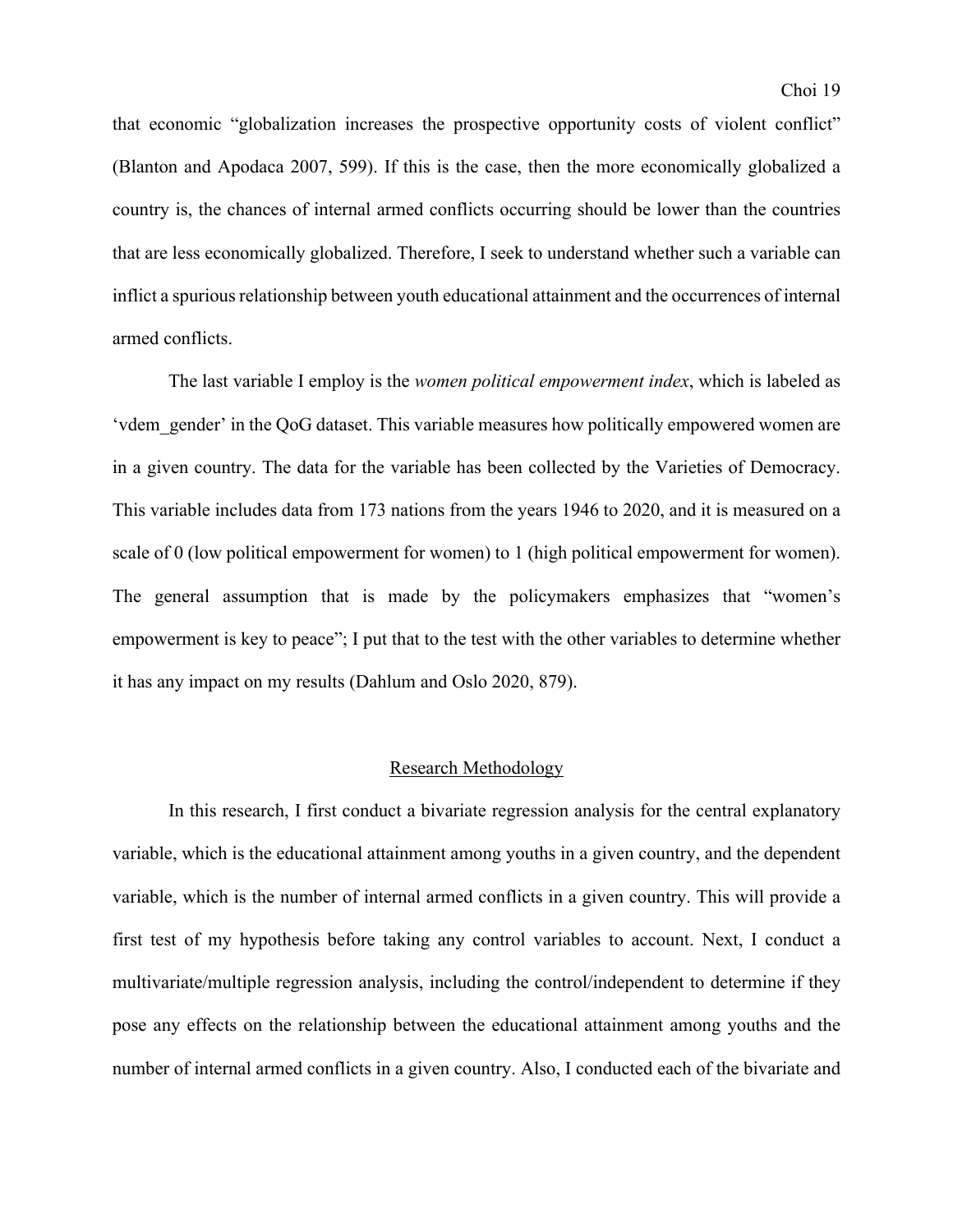multivariate regressions twice, as the variable that shows educational attainment among youth is broken into 2 variables that separate male and female populations. Due to the nature of some of the variables measuring different ranges of years, the years covered by my regression analyses are 1970 to 2015.

# **Results and Analysis**

Table 1: Educational Attainment Among Youth (Male) and Internal Armed Conflicts, 1970-2015

| Educational Attainment (15-24 years, Male). | $-0.032***$<br>(0.003) |
|---------------------------------------------|------------------------|
| Constant                                    | $0.476***$<br>(0.023)  |
| Observations                                | 7,740                  |
| R-squared                                   | 0.016                  |

\*p<0.05; \*\*p<0.01, \*\*\*p<0.001. Standard errors in parentheses.

Table 2: Educational Attainment Among Youth (Female) and Internal Armed Conflicts, 1970-2015

| Educational Attainment (15-24 years, Female). | $-0.030***$<br>(0.002) |
|-----------------------------------------------|------------------------|
| Constant                                      | $0.451***$<br>(0.019)  |
| Observations                                  | 7,740                  |
| R-squared                                     | 0.020                  |

 $\star_{p<0.05}$ ; \*\*p<0.01, \*\*\*p<0.001. Standard errors in parentheses.

Tables 1 and 2 present the bivariate regression results for the relationship between educational attainment among youth and the number of internal armed conflicts. The results were relatively similar for both male and female populations. Table 1, which focuses on the educational attainment among male youth, illustrates that, on average, for every one-unit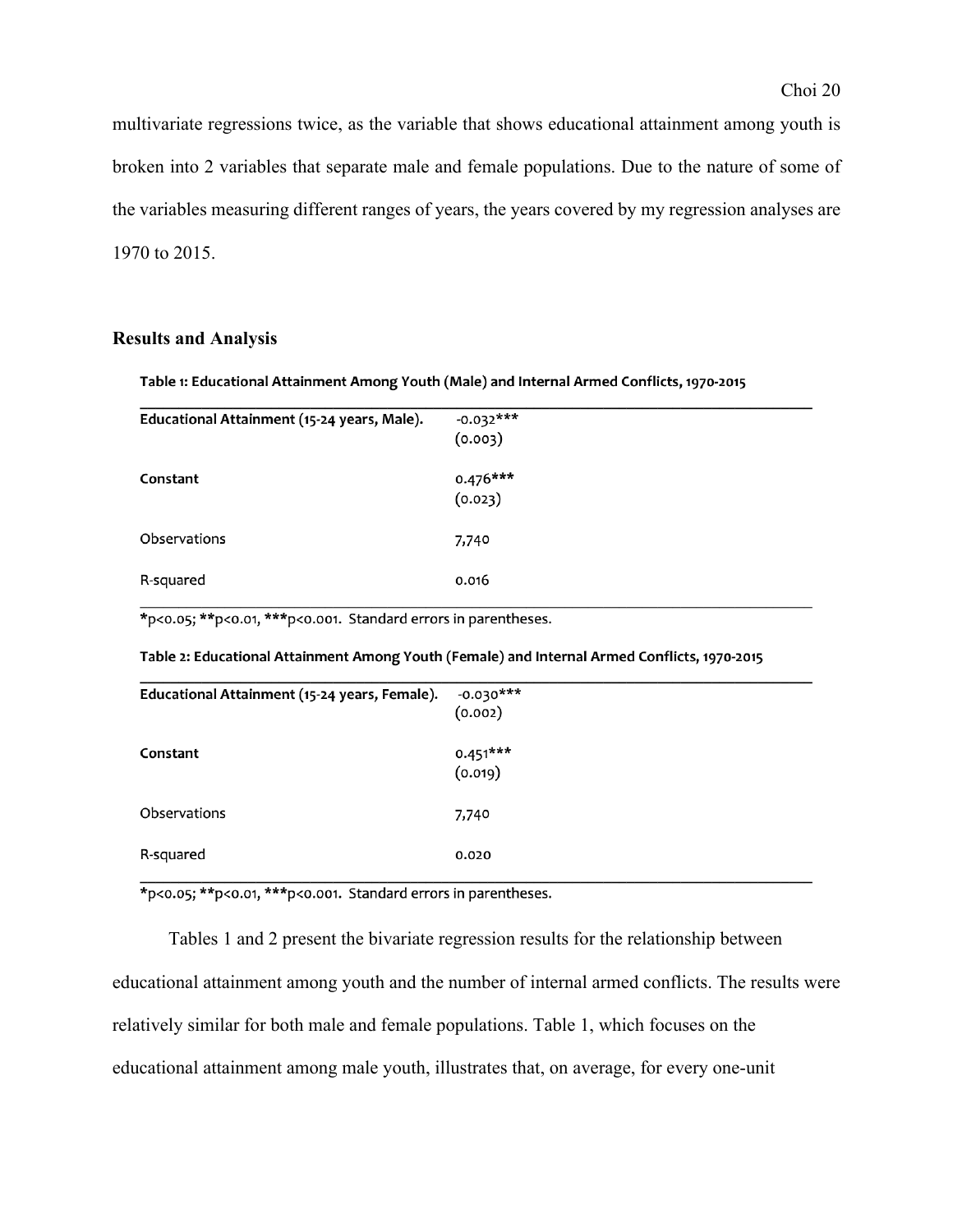increase in the educational attainment among the male youth who are in an age group of 15 to 24 years in a given country, there is a decrease of 0.032 units in the number of internal armed conflicts in that country. This bivariate relationship was statistically significant, as the p-value for the relationship was below 0.001. A similar result has been presented in Table 2, which measures the exact same relationship as it did in Table 1, but with the female population. Table 2 shows that on average, for every one-unit increase in the educational attainment among the female youth who are in the age group of 15 to 24 years in a given country, there is a decrease of 0.030 units in the number of internal armed conflicts in that country. This relationship was also statistically significant, similar to what was concluded in Table 1, as the p-value for the relationship was below 0.001. These results are congruent with the studies from Østby et al. (2018) and Thyne (2006), in which they argued that increasing education within a population could be beneficial in reducing political violence by reducing the grievances among the people that contribute to the onset of internal armed conflicts. Moreover, regression results presented in Table 1 and Table 2 were also consistent with Inglehart's argument of better-educated people being correlated to postmaterialists and his idea of higher education among the people contributing to a build-up of 'emancipatory orientations' that help to diminish the willingness of such people to engage in conflicts. Specifically, this argument was presented in the study by Inglehart et al. (2015), and Table 1 and Table 2 indicate a sense of confidence that validates his argument.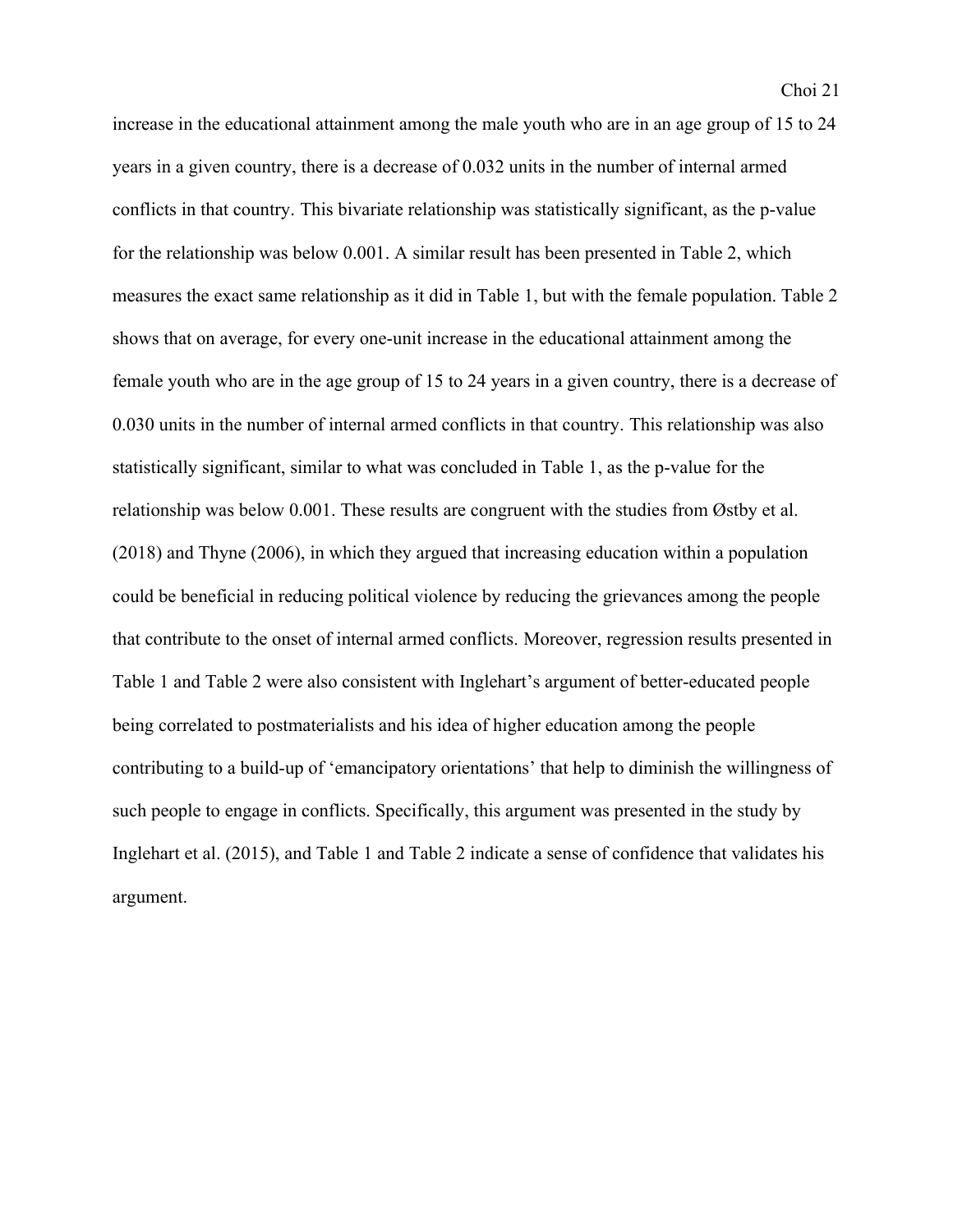Table 3: Educational Attainment Among Youth (Male) and Internal Armed Conflicts, 1970-2015 (with **Control Variables)** 

| Educational Attainment (15-24 years, Male).                                   | $-0.017**$<br>(0.006)   |
|-------------------------------------------------------------------------------|-------------------------|
| <b>Electoral Democracy Index</b>                                              | $0.198**$<br>(0.060)    |
| Real GDP at Constant 2017 National Prices<br>$(in$ mil. 2017US\$) natural log | $0.092***$<br>(0.006)   |
| <b>Economic Globalization</b>                                                 | $-0.007$ ***<br>(0.001) |
| Women Political Empowerment Index                                             | $-0.686***$<br>(0.083)  |
| Constant                                                                      | 0.066<br>(0.062)        |
| Observations                                                                  | 6,631                   |
| R-squared                                                                     | 0.093                   |

\*p<0.05; \*\*p<0.01, \*\*\*p<0.001. Standard errors in parentheses.

Table 4: Educational Attainment Among Youth (Female) and Internal Armed Conflicts, 1970-2015 (with Control Variables)

| Educational Attainment (15-24 years, Female).                                 | $-0.016**$<br>(0.005)  |
|-------------------------------------------------------------------------------|------------------------|
| <b>Electoral Democracy Index</b>                                              | $0.200**$<br>(0.059)   |
| Real GDP at Constant 2017 National Prices<br>$(in$ mil. 2017US\$) natural log | $0.091***$<br>(0.005)  |
| <b>Economic Globalization</b>                                                 | $-0.007***$<br>(0.001) |
| Women Political Empowerment Index                                             | $-0.672***$<br>(0.083) |
| Constant                                                                      | 0.039<br>(0.064)       |
| Observations                                                                  | 6,631                  |
| R-squared                                                                     | 0.093                  |

\*p<0.05; \*\*p<0.01, \*\*\*p<0.001. Standard errors in parentheses.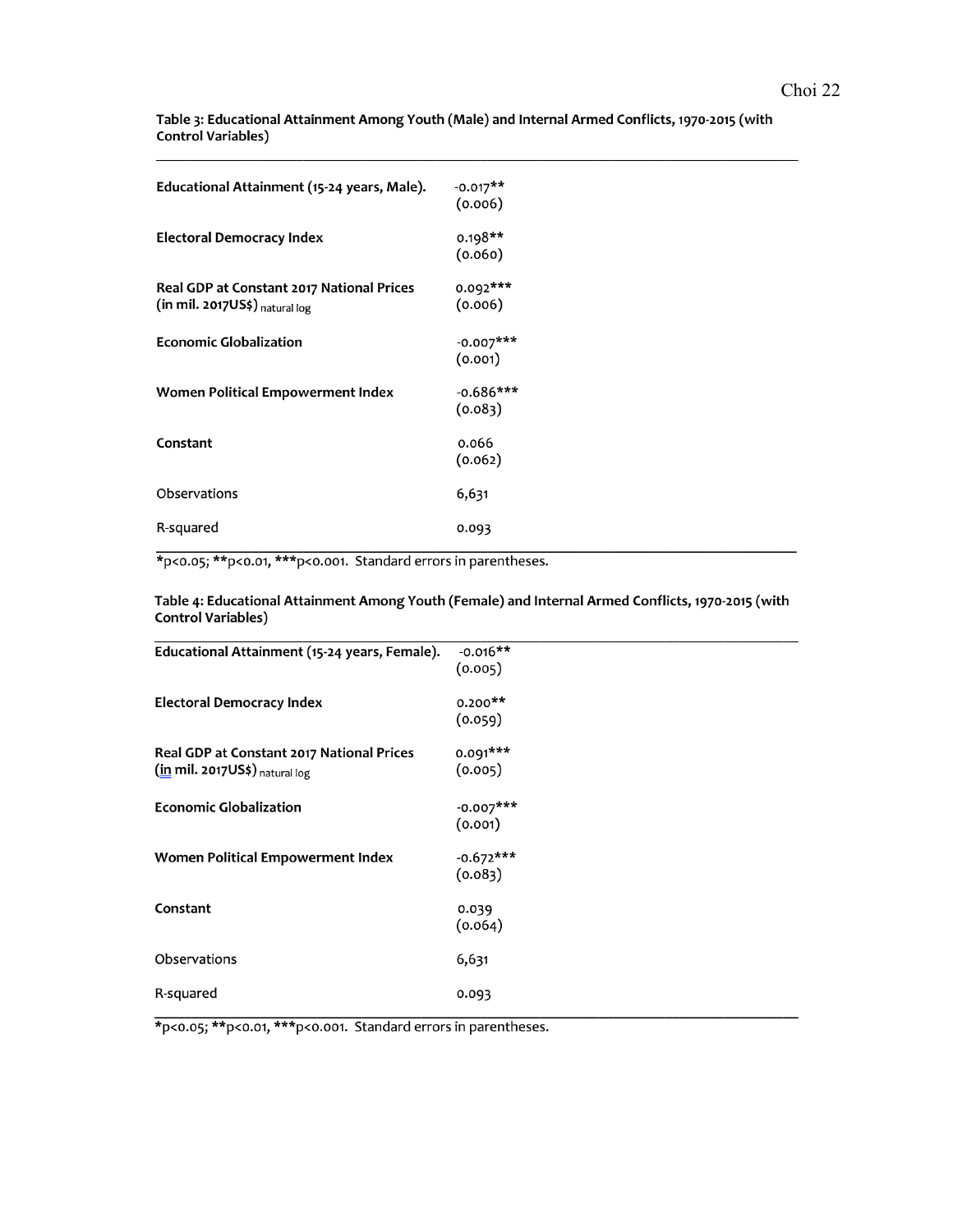For the multivariate regressions that were conducted with the control variables, Tables 3 and 4 show that the results were not significantly different from the bivariate regression results from Table 1 and Table 2. Table 3 illustrates the relationship between educational attainment among the male youth and internal armed conflicts while using the electoral democracy index, real GDP, economic globalization, and women's political empowerment index as control variables. From this, we see that for every one-unit increase in educational attainment among male youth who are in the age group of 15 to 24 years in a country, the number of internal armed conflicts in that country decreases by 0.017 units. This relationship was statistically significant, as the p-values for each variable were below 0.05. However, Table 3 also indicates that there were other variables that seemed to have a greater impact on the occurrences of internal armed conflict. For example, in Table 3, the women's political empowerment index had a coefficient of -0.686–that is, on average, for every one-unit increase in the women's political empowerment index, the occurrences of internal armed conflicts decrease by 0.686, when electoral democracy index, real GDP, economic globalization, and educational attainment among the male population who were in the age group of 15 to 24 years were held as control variables.

Table 4 illustrates multiple regression for the same variables that are included in Table 3, but it utilizes the educational attainment among the female youth instead. Table 3 also shows that on average, for every one-unit increase in educational attainment among the female youth, the occurrences of internal armed conflicts decrease by 0.016 units, when electoral democracy index, real GDP, economic globalization, and educational attainment were held as control variables. Similar to what was found in Table 3, the variable that includes the women's political empowerment index in Table 4 had higher coefficient than the variable that accounts for educational attainment among female youth who are in the age group of 15 to 24 years. In Table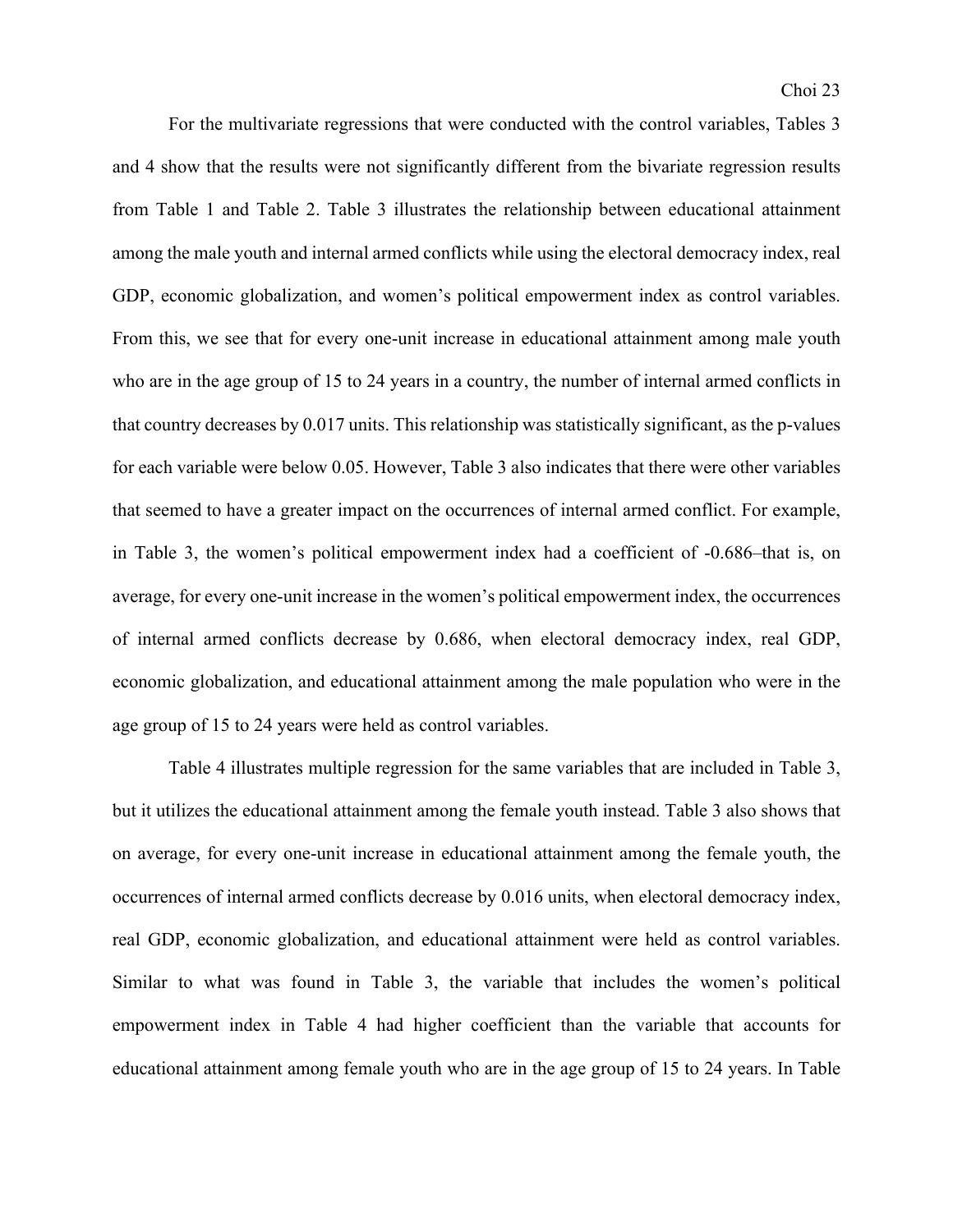4, the regression result illustrated that on average, when electoral democracy index, real GDP, economic globalization, and educational attainment among the male population who were in the age group of 15 to 24 years were held as control variables, the occurrences of internal armed conflict decrease by 0.672 units for every one-unit increase in women's political empowerment index.

In addition to bivariate regression results in Table 1 and Table 2, Table 3 and Table 4 presented changes in the coefficients for educational attainment among female and male youth when control variables were considered as part of the multivariate regression analysis. The coefficients for educational attainments among female and male youth both increased in Table 3 and Table 4, in comparison to the coefficients for said variables in Table 1 and Table 2. The coefficient for educational attainment among male youth increased from -0.032 in Table 1 to - 0.017 in Table 2, while the coefficient for educational attainment among female youth increased from -0.030 in Table 2 to -0.016 in Table 4. For the most part, the numerical changes were similar for both genders. These changes help to visualize that the additions of control variables to the regression were in fact influencing the coefficients for educational attainment for both female youth and male youth. In other words, the addition of control variables contributed to slightly weakening the relationship between educational attainment among a country's youth and the number of internal armed conflicts in that country.

The results that were found in the regressions suggest that although policy changes in education for youth may be beneficial in developing postmaterialist sentiments among the younger generation that may contribute to reducing the onsets of internal armed conflicts, there are also other factors to take into account as well. More specifically, the multiple regression results in Table 3 and Table 4 indicate that there were other variables besides the central explanatory variable that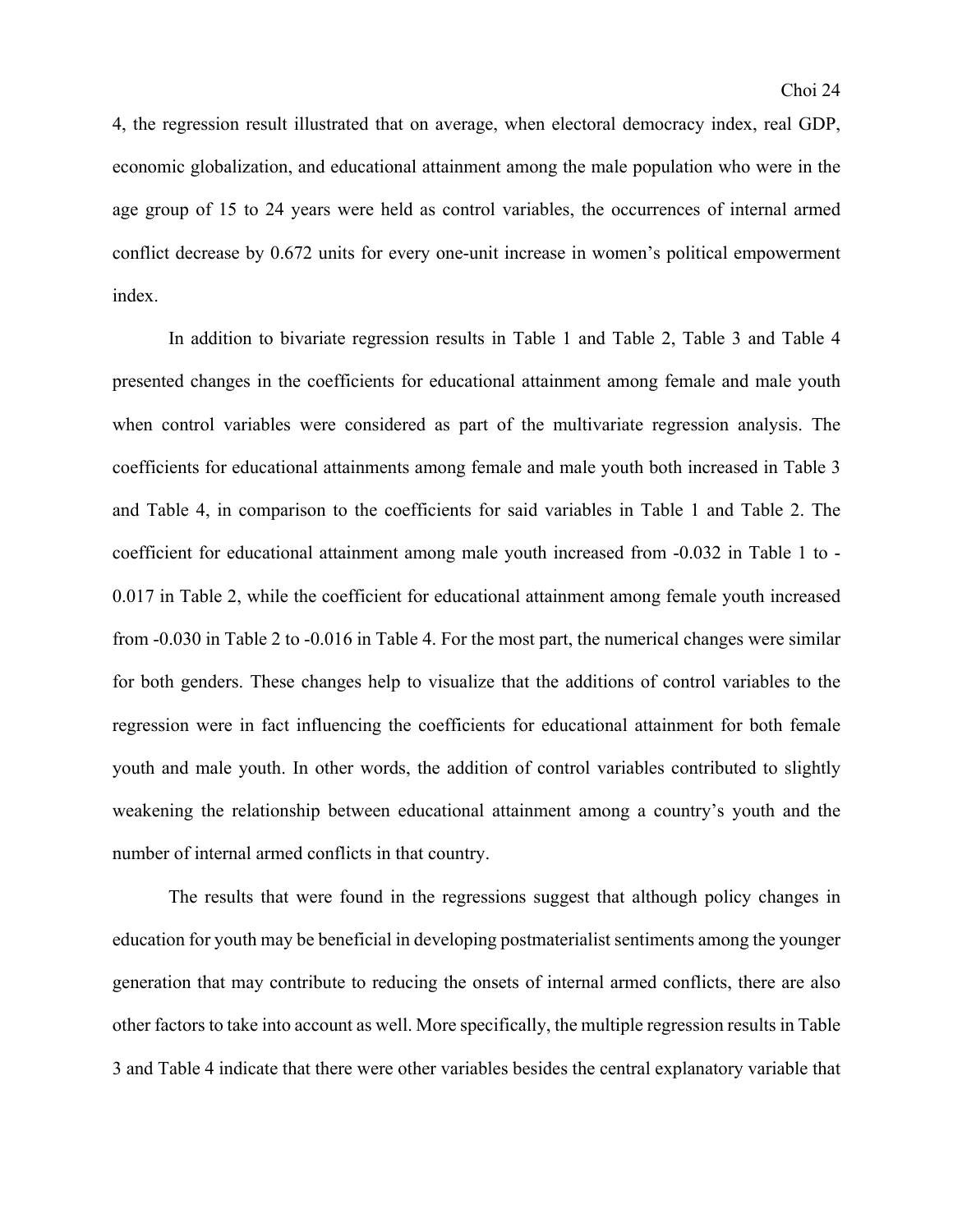had noticeable correlations/relationships with the onsets of internal armed conflicts. For example, simultaneously emphasizing policy changes on increasing educational opportunities for the youth and political empowerment for women may be critical in discouraging the youth from engaging in armed conflicts. These efforts may also come with opening opportunities for youth to engage in policymaking and electing their leaders through electoral democracy, as the electoral democracy index was a statistically significant variable in the regression results shown in both Table 3 and Table 4. However, expanding educational opportunities for the youth still remains as a critical variable, as societies can utilize "some variety of education in the form of socialization" (Apergis 59, 2018). These societies then can have members that "share common interests" and maintain a sense of "freedom" that helps them to "interact with other societies" (Apergis 59, 2018). Thus, promoting education "can be important for democracy development" (Apergis 59, 2018). Therefore, this perspective supports and is related to the postmaterialist theory, given that the theory posits that people who have higher education tend to be postmaterialists who tend to be open to outgroups and social changes. Thus, in correlation to the study by Apergis (2018) and the postmaterialist theory, education could potentially be a contributing factor that promotes democratic societies that allow for consensus on diverse viewpoints and voices on different issues, which in turn, can be beneficial in limiting the onsets of internal armed conflicts.

# **Conclusion**

In this research, I explored the relationship between educational attainment among a country's youth and the occurrences of internal armed conflicts. With this objective in mind, I hypothesized the following: the higher the average years of education among a country's youth (i.e., educational attainment among the youth), the lower the number of annual internal armed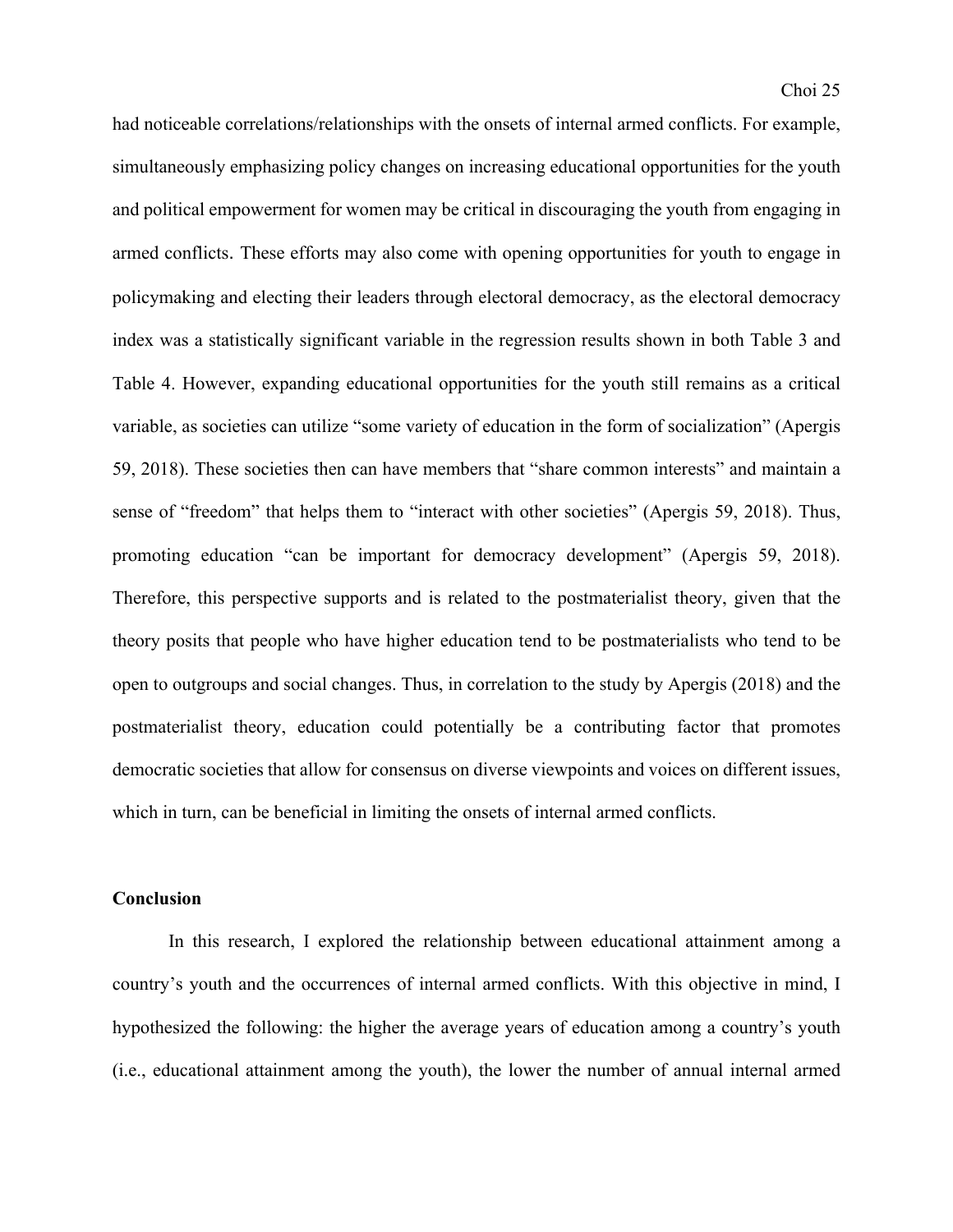conflicts there will be. This hypothesis was undergirded by the postmaterialist theory, which posits that postmaterialists are people who are born in affluent societies and more open to social changes and outgroups, in comparison to materialists. Therefore, from a theoretical perspective, youth who are able to obtain higher levels of education in a given country should be postmaterialists. As these youth in a country develop postmaterialist values by gaining more education, the number of internal armed conflicts should decrease, as they tend to be more receptive to outgroups than materialists.

With this reasoning in mind, I conducted bivariate and multivariate regressions to test the hypothesis. In both bivariate and multivariate regressions, even with the inclusion of the control variables, there was a statistically significant relationship between educational attainment among both female and male youths and the occurrences of internal armed conflicts–that is, the results from the regressions indicate that an increase in education attainment among the youth was correlated with a decrease in the occurrences of annual internal armed conflicts. However, one should keep in mind that such a correlation does not imply causation. Although the results from the regressions do not explicitly prove that Inglehart's concept of postmaterialism as a basis of understanding how youths in a country that have higher levels of education may be correlated to reductions in the occurrences of internal armed conflicts, it still provides potential ideas for underlying factors that may help to better understand such a correlation.

One area that needs further research effort is determining whether educational attainment among the youth in developing countries significantly differs from developed countries, perhaps by conducting separate studies on the global North and the global South and analyzing its implications on internal armed conflicts that a given country faces on a given year. In order to conduct such a study, there may be a need to collect separate data for the countries in the global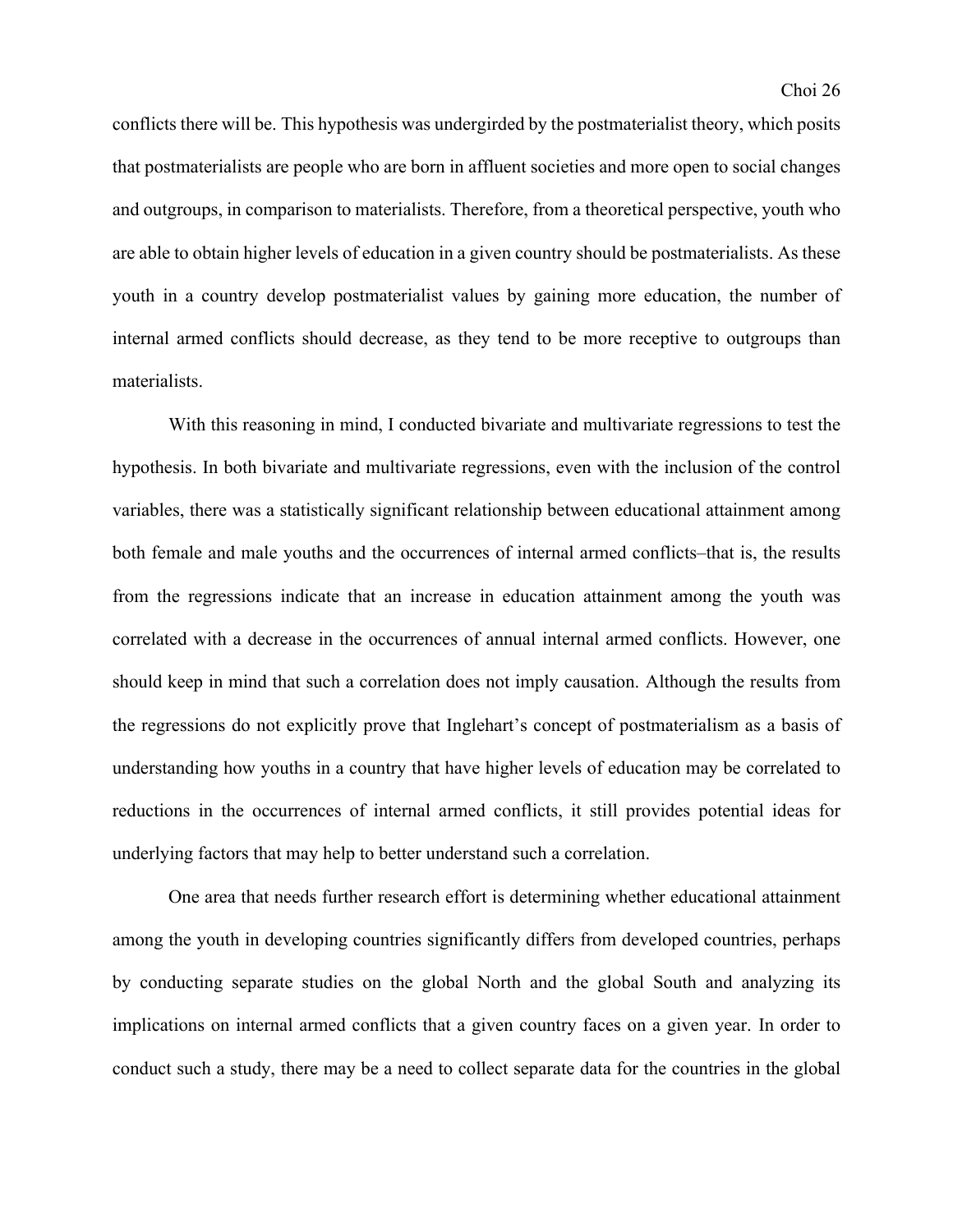North and the global South on such a relationship. Another area that may need further study is how relevant the postmaterialist theory is in developing countries in comparison to the developed countries, given that the concept of postmaterialism that was deployed in this research is utilized at a macroscopic/an aggregate level, rather than applying it separately to developing and developed nations around the world. Moreover, the QoG dataset that was used for this research had a limited amount of data for the variable that specifically relates to postmaterialism, so it had to be excluded from the quantitative analyses. Thus, expanding data collection on postmaterialism around the globe may help to better understand the relevance of postmaterialist theory in both developed and developing economies.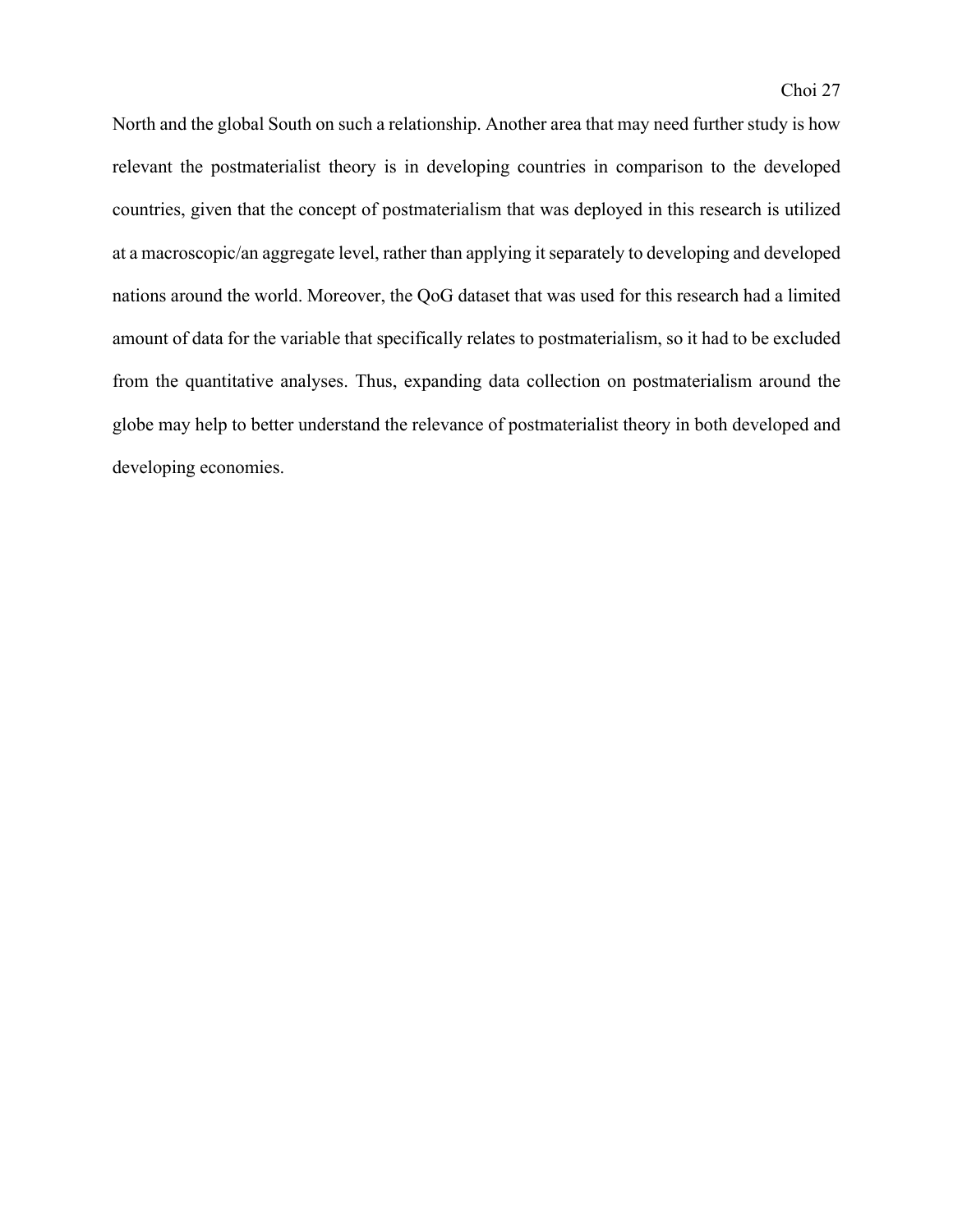#### **References/Bibliography**

Abramson, Paul R., and Ronald Inglehart. 1994. "Education, Security, and Postmaterialism: A Comment on Duch and Taylor's 'Postmaterialism and the Economic Condition.'" *American Journal of Political Science* 38(3): 797.

https://www.jstor.org/stable/2111607?origin=crossref

- Agbor, Julius. 2015. "Effects of Primary, Secondary and Tertiary Education on Conflict Intensity in Africa." *Economies* 3(4): 161–85. http://www.mdpi.com/2227-7099/3/4/161
- Apergis, Nicholas. 2018. "Education and Democracy: New Evidence from 161 Countries." *Economic Modelling* 71: 59–67.

https://linkinghub.elsevier.com/retrieve/pii/S0264999317313561

- Apolte, Thomas, and Lena Gerling. 2018. "Youth Bulges, Insurrections and Labor-Market Restrictions." *Public Choice* 175(1–2): 63–93. http://link.springer.com/10.1007/s11127- 018-0514-8
- Blanton, Robert G., and Clair Apodaca. 2007. "Economic Globalization and Violent Civil Conflict: Is Openness a Pathway to Peace?" *The Social Science Journal* 44(4): 599–619. https://www.tandfonline.com/doi/full/10.1016/j.soscij.2007.10.001
- Boeve-de Pauw, Jelle, and Peter Van Petegem. 2010. "A Cross-National Perspective on Youth Environmental Attitudes." *The Environmentalist* 30(2): 133–44. http://link.springer.com/10.1007/s10669-009-9253-1

Bush, Kenneth D., and Diana Saltarelli, eds. 2000. *The Two Faces of Education in Ethnic Conflict: Towards a Peacebuilding Education for Children*. Florence: UNICEF Innocenti Research Centre. https://www.unicef-irc.org/publications/pdf/insight4.pdf.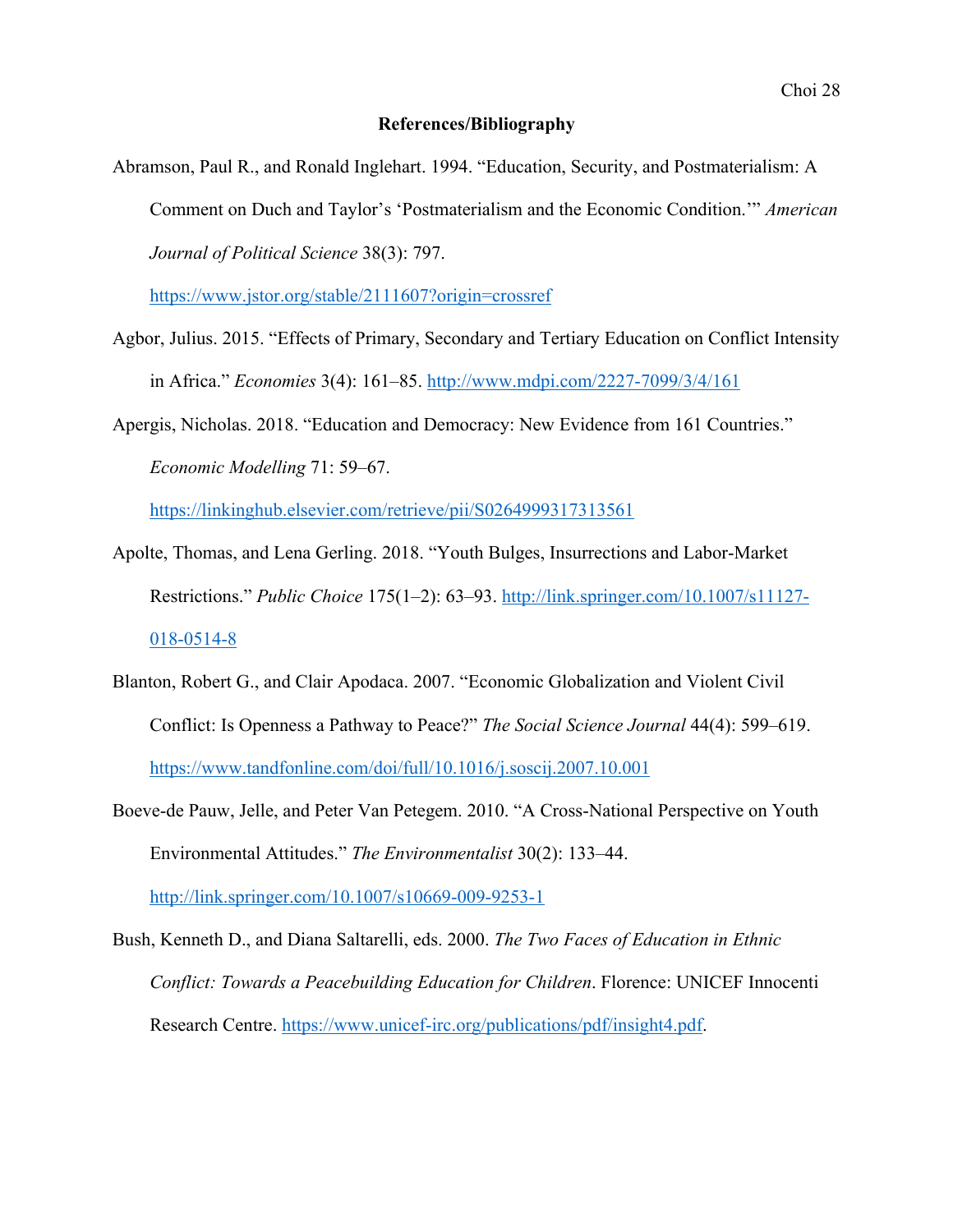Butovsky, Jonah. 2008. "The Salience of Post-Materialism in Canadian Politics\*." *Canadian Review of Sociology/Revue canadienne de sociologie* 39(4): 471–84.

https://onlinelibrary.wiley.com/doi/10.1111/j.1755-618X.2002.tb00630.x

Collier, Paul, and Anke Hoeffler. 2002. "On the Incidence of Civil War in Africa." *Journal of Conflict Resolution* 46(1): 13–28.

http://journals.sagepub.com/doi/10.1177/0022002702046001002

- Coppedge, M., Gerring, J., Knutsen, C. H., Lindberg, S. I., Teorell, J., Alizada, N., Altman, D., Bernhard, M., Cornell, A., Fish, M. S., Gastaldi, L., Gjerløw, H., Glynn, A., Hicken, A., Hindle, G., Ilchenko, N., Krusell, J., Luhrmann, A., Maerz, S. F., . . . Ziblatt, D. 2021. V dem [country-year/country-date] dataset v11.1. https://doi.org/10.23696/vdemds21
- Dahlum, Sirianne, and Tore Wig. 2020. "Peace Above the Glass Ceiling: The Historical Relationship between Female Political Empowerment and Civil Conflict." *International Studies Quarterly* 64(4): 879–93. https://academic.oup.com/isq/article/64/4/879/5908073
- Davis, Darren W. 2000. "Individual Level Examination of Postmaterialism in the U. S.: Political Tolerance, Racial Attitudes, Environmentalism, and Participatory Norms." *Political Research Quarterly* 53(3): 455. https://www.jstor.org/stable/449193?origin=crossref
- Dreher, A. 2006. Does globalization affect growth? evidence from a new index of globalization. Applied Economics, 38 (10), 1091–1110.
- Dunlap, Riley E., and Richard York. 2008. "The Globalization of Environmental Concern and The Limits of The Postmaterialist Values Explanation: Evidence from Four Multinational Surveys." *The Sociological Quarterly* 49(3): 529–63.

https://www.tandfonline.com/doi/full/10.1111/j.1533-8525.2008.00127.x

Feenstra, R. C., Inklaar, R., & Timmer, M. P. 2015. The next generation of the penn world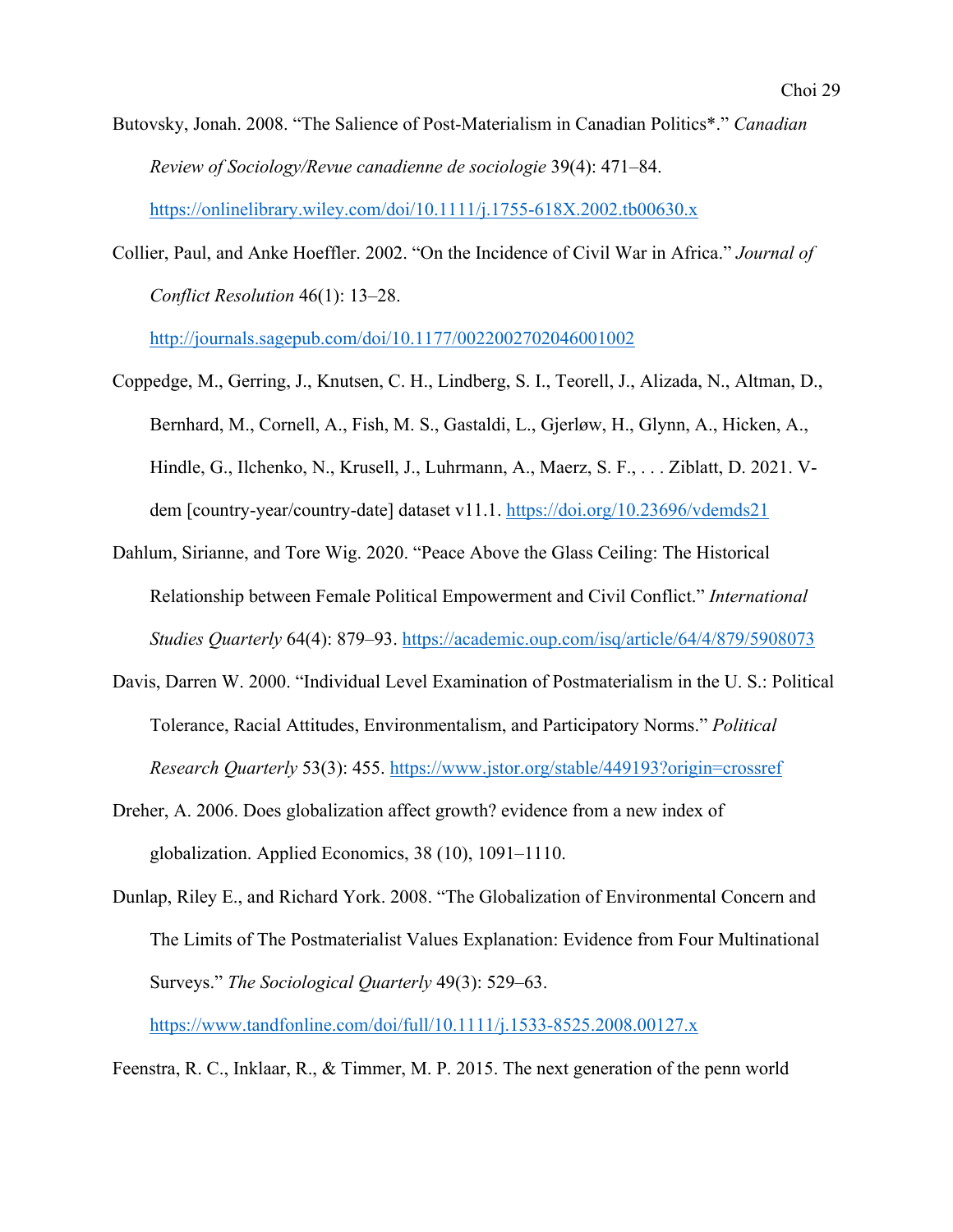table. *The American Economic Review*, *105*(10), 3150–3182. www.ggdc.net/pwt

- Gautam, Kamala. 2013. "Despite Training, Abuse Continues in Nepal's Schools." *United Press International*. https://www.upi.com/Top\_News/World-News/2013/06/06/Despite-trainingabuse-continues-in-Nepals-schools/1451370552250/.
- Gygli, S., Haelg, F., Potrafke, N., & Sturm, J.-E. 2019. The KOF Globalisation Index Revisited. https://doi.org/10.1007/s11558-019-09344-2
- Harbom, L., Mellander, E., & Wallensteen, P. 2008. Dyadic dimensions of armed conflict. Journal of peace research, 45 (5), 697–710.
- Hegre, Håvard. 2014. "Democracy and Armed Conflict." *Journal of Peace Research* 51(2): 159– 72. http://journals.sagepub.com/doi/10.1177/0022343313512852
- Hoeffler, Anke. 2011. "'Greed' versus 'Grievance': A Useful Conceptual Distinction in the Study of Civil War?" *Studies in Ethnicity and Nationalism* 11(2): 274–84. https://onlinelibrary.wiley.com/doi/10.1111/j.1399-6576.2011.01111.x
- Inglehart, Ronald. 2007. "Postmaterialist Values and the Shift from Survival to Self‐Expression Values." *Oxford University Press*.

http://oxfordhandbooks.com/view/10.1093/oxfordhb/9780199270125.001.0001/oxfordhb-9780199270125-e-012

- Inglehart, Ronald F, Bi Puranen, and Christian Welzel. 2015. "Declining Willingness to Fight for One's Country: The Individual-Level Basis of the Long Peace." *Journal of Peace Research* 52(4): 418–34. http://journals.sagepub.com/doi/10.1177/0022343314565756
- Inglehart, Ronald, and Pippa Norris. 2017. "Trump and the Populist Authoritarian Parties: *The Silent Revolution* in Reverse." *Perspectives on Politics* 15(2): 443–54.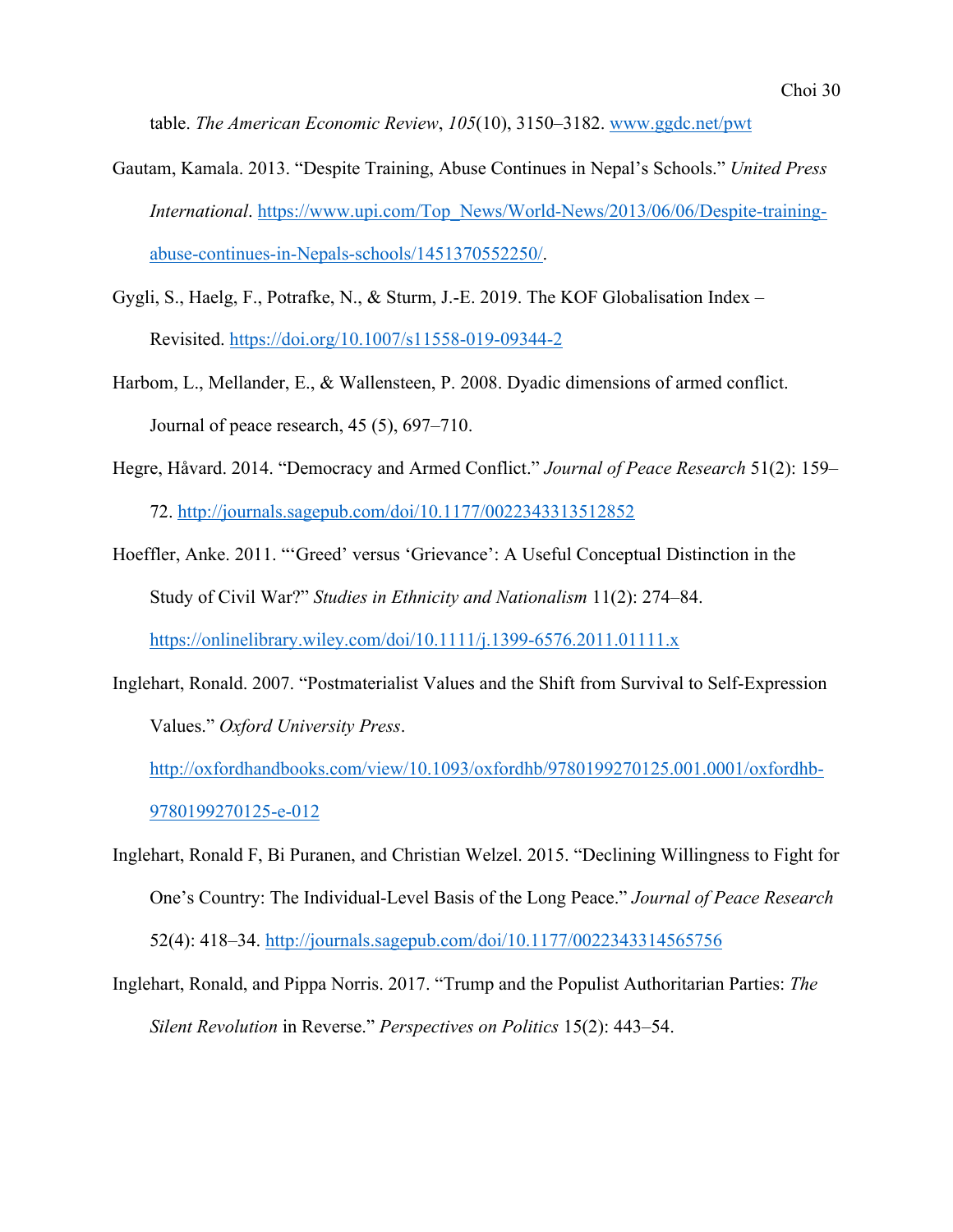https://www.cambridge.org/core/product/identifier/S1537592717000111/type/journal\_articl e

- Institute for Health Metrics and Evaluation (IHME). 2015. Global educational attainment 1970-2015. http://ghdx.healthdata.org/record/global-educational-attainment-1970-2015
- Kidd, Quentin, and Aie-Rie Lee. 1997. "Postmaterialist Values and the Environment: A Critique and Reappraisal." *Social Science Quarterly* 78(1): 1-15.

http://www.jstor.org/stable/42863668

- Kurniawan, Kevin Nobel. "Education as the Institutional Means Towards Postmaterialism." *International Journal of Latest Research in Humanities and Social Science* 01(09): 14. https://www.researchgate.net/publication/326079991\_Education\_as\_the\_Institutional\_Mean s Towards Postmaterialism
- Lim, Seng Boon, Jalaluddin Abdul Malek, and Tan Yigitcanlar. 2021. "Post-Materialist Values of Smart City Societies: International Comparison of Public Values for Good Enough Governance." *Future Internet*: 13. https://doi.org/10.3390/fi13080201
- Marks, Gary N. 1997. "The Formation of Materialist and Postmaterialist Values." *Social Science Research* 26(1): 52–68.

https://linkinghub.elsevier.com/retrieve/pii/S0049089X96905852

- Novelli, Mario, and Mieke T.A. Lopes Cardozo. 2008. "Conflict, Education and the Global South: New Critical Directions." *International Journal of Educational Development* 28(4): 473–88. https://linkinghub.elsevier.com/retrieve/pii/S0738059308000059
- Østby, Gudrun, Henrik Urdal, and Kendra Dupuy. 2019. "Does Education Lead to Pacification? A Systematic Review of Statistical Studies on Education and Political Violence." *Review of*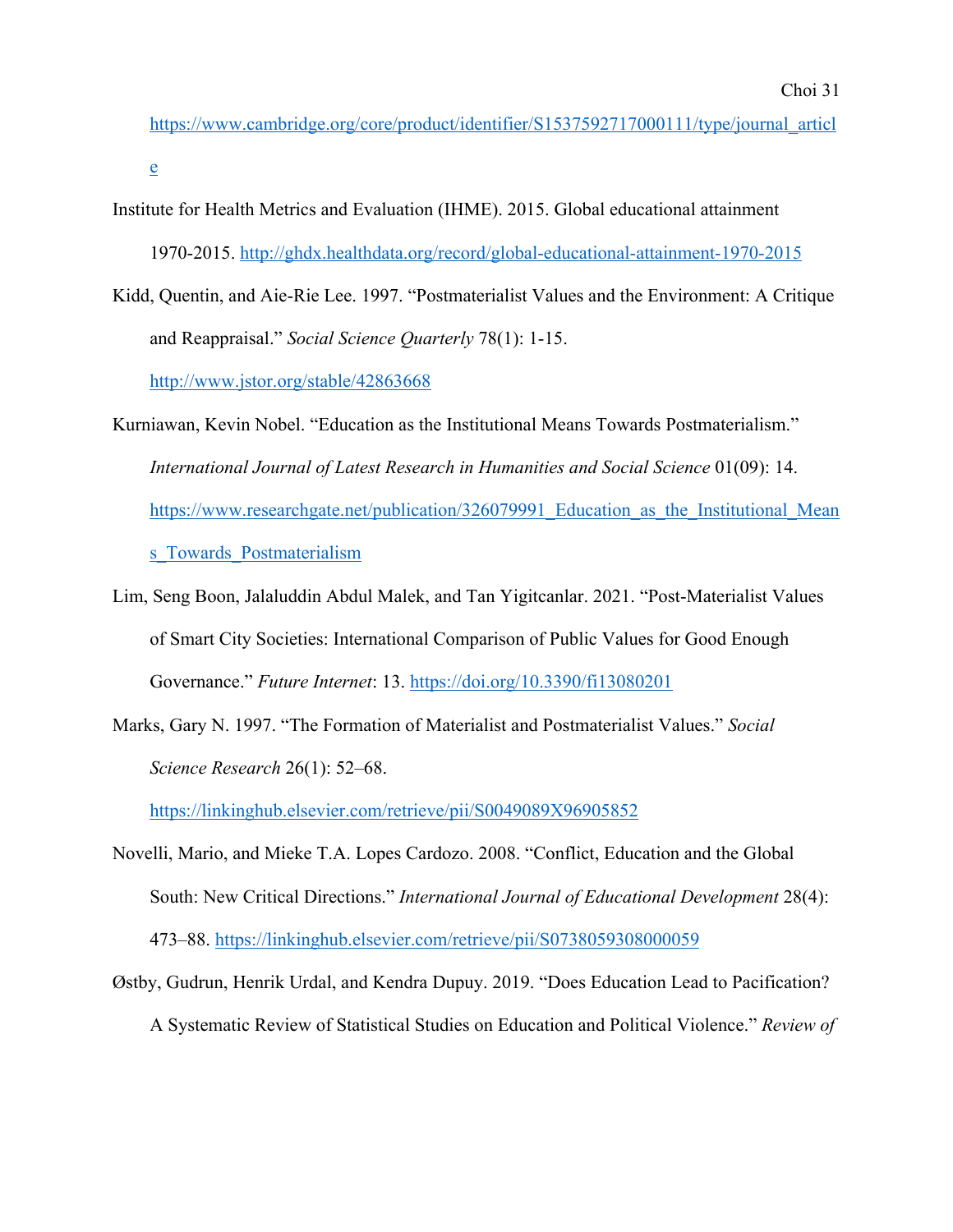*Educational Research* 89(1): 46–92.

http://journals.sagepub.com/doi/10.3102/0034654318800236

Pemstein, D., Marquardt, K. L., Tzelgov, E., Wang, Y.-t., Medzihorsky, J., Krusell, J., Miri, F., & von Römer, J. 2021. The V-Dem measurement model: Latent variable analysis for crossnational and cross-temporal expert-coded data.

Pettersson, T. 2020. UCDP Dyadic Dataset Codebook v 20.1. https://ucdp.uu.se/downloads/

- Pettersson, T., Davis, S., Deniz, A., Engström, G., Hawach, N., Högbladh, S., Sollenberg, M., & Öberg, M. 2021. Organized violence 1989-2020, with a special emphasis on Syria. *Journal of Peace Research* 58 (4), 809–825. https://doi.org/10.1177/00223433211026126
- Pherali, Tejendra J. 2011. "Education and Conflict in Nepal: Possibilities for Reconstruction." *Globalisation, Societies and Education* 9(1): 135–54.

http://www.tandfonline.com/doi/full/10.1080/14767724.2010.513590

Rapp, Carolin, and Kathrin Ackermann. 2016. "The Consequences of Social Intolerance on Non-Violent Protest." *European Political Science Review* 8(4): 567–88.

https://www.cambridge.org/core/product/identifier/S1755773915000211/type/journal\_articl e

Savage, James. 1985. "Postmaterialism of the Left and Right: Political Conflict in Postindustrial Society." *Comparative Political Studies* 17(4): 431–51. https://journals.sagepub.com/doi/10.1177/0010414085017004002

Teorell, Jan, Aksel Sundström, Sören Holmberg, Bo Rothstein, Natalia Alvarado Pachon & Cem

 Mert Dalli. 2022. *The Quality of Government Standard Dataset, version Jan22.* University of Gothenburg: The Quality of Government Institute,

https://www.gu.se/en/quality-government doi:10.18157/qogstdjan22